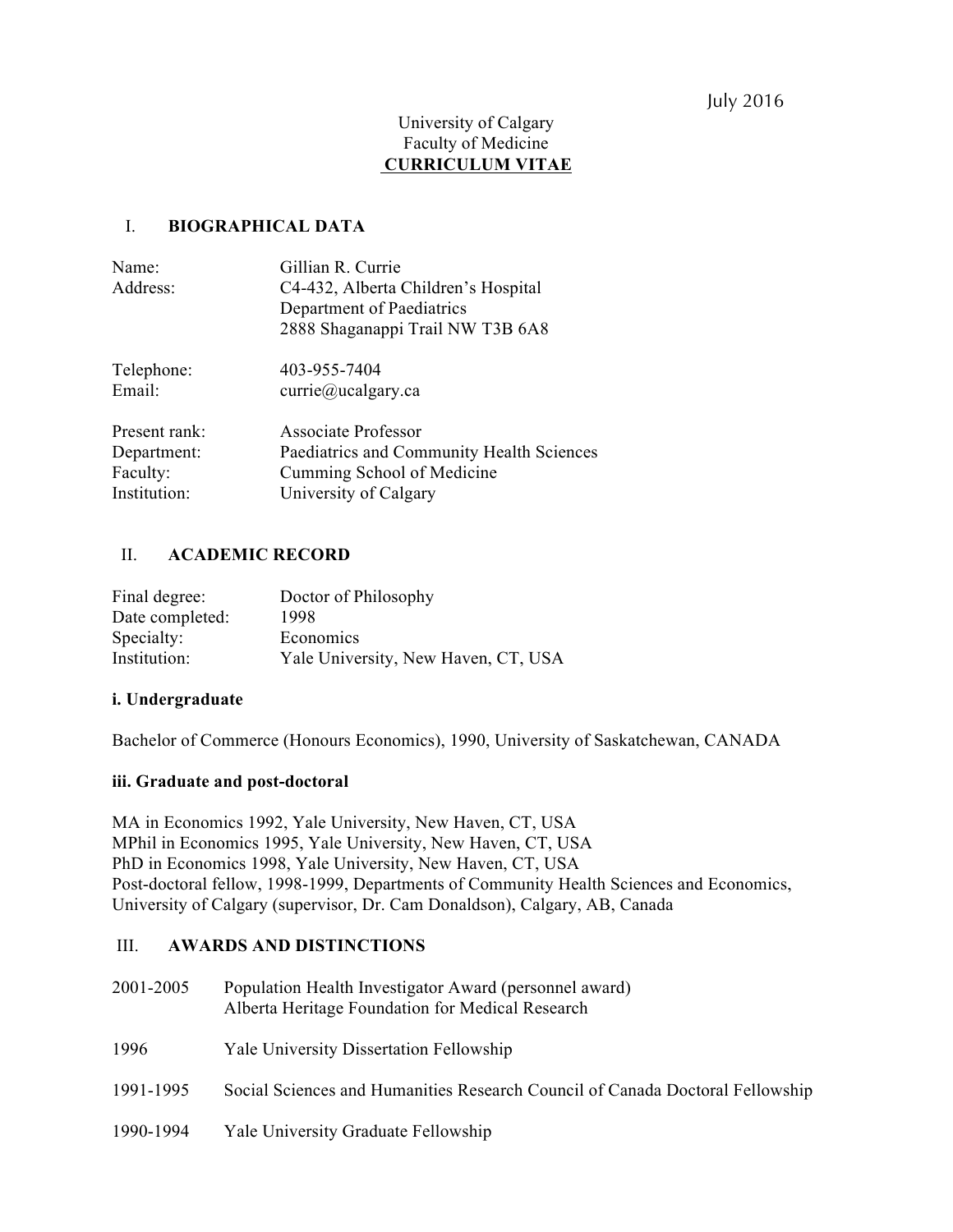## IV. **ACADEMIC APPOINTMENTS**

### Current appointment:

2011-Present:

Associate Professor, Department of Paediatrics, University of Calgary Associate Professor, Department of Community Health Sciences, University of Calgary Member, Alberta Children's Hospital Research Institute Member, O'Brien Institute of Public Health

2005-2016:

Section Chief, Research Methods Team, Department of Paediatrics, University of Calgary

### Appointment history:

| 2005-2011 | <b>Assistant Professor</b>                               |
|-----------|----------------------------------------------------------|
|           | Departments of Paediatrics and Community Health Sciences |
|           | University of Calgary                                    |
|           | Calgary, AB                                              |
| 1999-2005 | Research Fellow                                          |
|           | Institute of Health Economics                            |
|           | Edmonton, AB                                             |
| 1999-2005 | <b>Assistant Professor</b>                               |
|           | Departments of Economics and Community Health Sciences   |
|           | University of Calgary                                    |
|           | Calgary, AB                                              |
| 1998-1999 | Postdoctoral Fellow                                      |
|           | Departments of Economics and Community Health Sciences   |
|           | University of Calgary                                    |
|           | Calgary, AB (Supervisor: Dr. Cam Donaldson)              |
| 1998      | Instructor                                               |
|           | Harriman School of Management and Policy                 |
|           | State University of New York at Stony Brook              |
|           | Stony Brook, NY                                          |

## V. **EDUCATIONAL ACTIVITIES**

### **i. Undergraduate**

Undergraduate courses Taught (sole instructor) at University of Calgary:

Winter 2005 Econ 379, Health Economics, Department of Economics. Winter 2004 Econ 379, Health Economics, Department of Economics. Fall 2002 Econ 379, Health Economics, Department of Economics. Fall 2001 Econ 379, Health Economics, Department of Economics. Winter 2001 Econ 557, Advanced Microeconomic Theory, Department of Economics.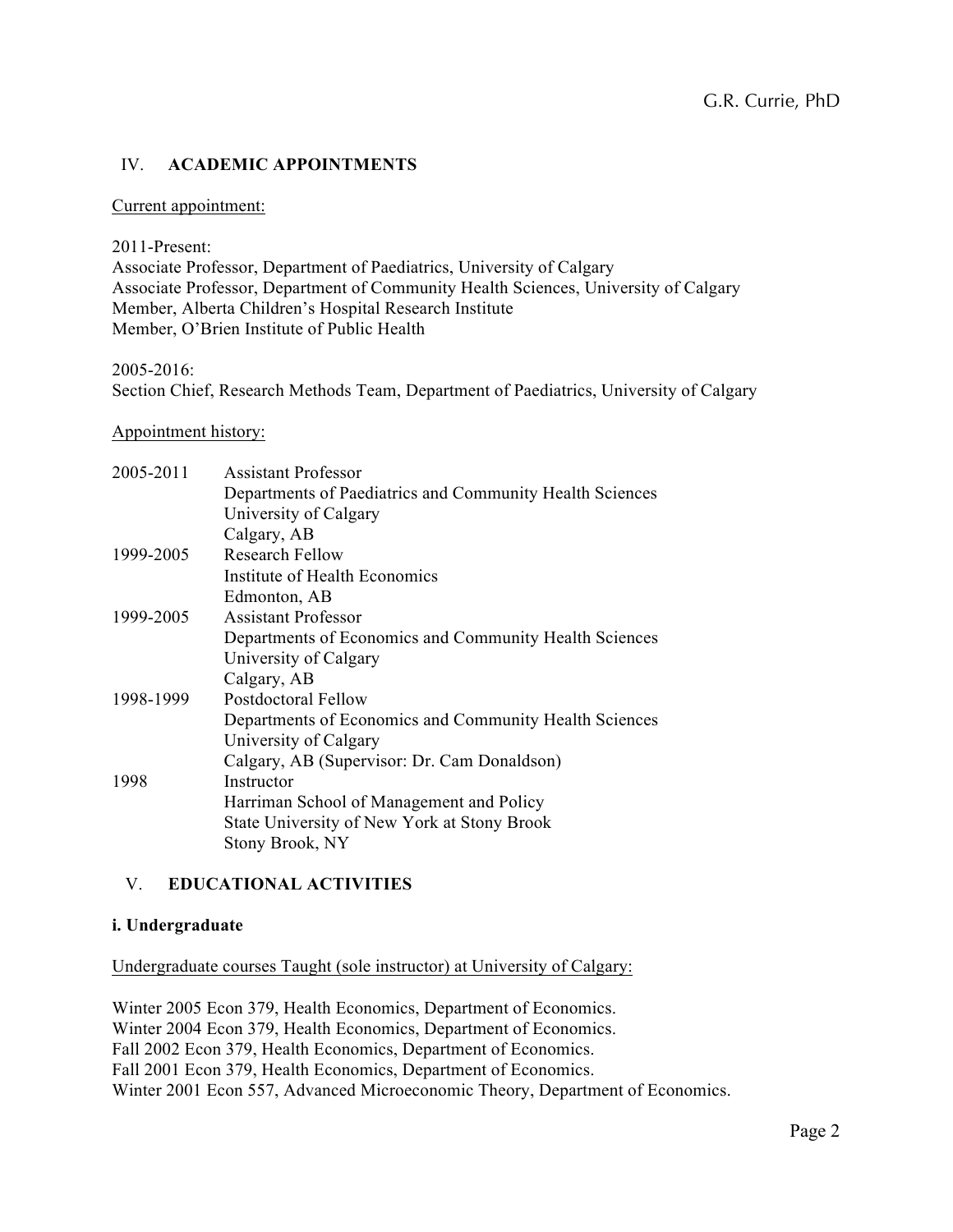Fall 2000 Econ 379, Health Economics, Department of Economics. Winter 2000 Econ 557, Advanced Microeconomic Theory, Department of Economics. Fall 1999 Econ 379, Health Economics, Department of Economics. Winter 1999 Econ 557, Advanced Microeconomic Theory, Department of Economics.

### Undergraduate courses taught as sole instructor at other Universities:

Fall 1995, Introductory Microeconomics, Yale University. Summer 1991-1993, Intermediate Microeconomics, University of Saskatchewan. Summers 1991-1993 Intermediate Macroeconomics, University of Saskatchewan.

### Guest lectures in undergraduate courses:

Fall 2002, Guest lecture one-hour session on "Introduction to Health Economics" for Health and Society 201, University of Calgary.

Other course related undergraduate teaching experience:

1992-1995 (four semesters), Teaching Assistant for "Introductory Microeconomics", Yale University.

Undergraduate student supervision (Workplace teaching):

| 2015-2016 | Melanie Varkey, preceptor, Research Practicum placement, Bachelor of Health<br>Science program course MDSC 408.                                |
|-----------|------------------------------------------------------------------------------------------------------------------------------------------------|
| 2014-2015 | Avery Milne, preceptor, Research Practicum placement, Bachelor of Health Science<br>program course MDSC 408.                                   |
| 2013-2014 | Dana Swystun, co-preceptor (with Dr. A. Nettel-Aguirre), Research practicum<br>placement, Bachelor of Health Sciences program course MDSC 408. |
| 2007-2008 | Lara Branson, co-preceptor, Practicum placement, Bachelor of Health Sciences<br>program course MDSC 408.                                       |
| 2006-2007 | Supervisor for Honours thesis, Whitney Miller, Bachelor of Health Sciences (Health<br>and Society).                                            |
| 2006      | Whitney Miller, preceptor, Research Practicum placement, Bachelor of Health<br>Sciences program course MDSC 408.                               |

Other undergraduate supervision/mentorship:

*Supervision of undergraduate summer research assistants:*

Avery Milne (Program for Undergraduate Research Summer Studentship), 2015. Whitney Miller, Lara Branson (O'Brien Centre studentship), Olivia McCreary (Program for Undergraduate Research Summer Studentship), 2008. Whitney Miller, Lara Branson (summer 2006) - both supported by O'Brien Centre studentship and

CIHR Training program in Genetics, Development and Child Health.

Sean Duncan, Veevek Thankey (summer 2003).

Seija Kromm (summer 2000), Eldon Spackman, Barbara Roberts, Jonathon Huston (summer 2002).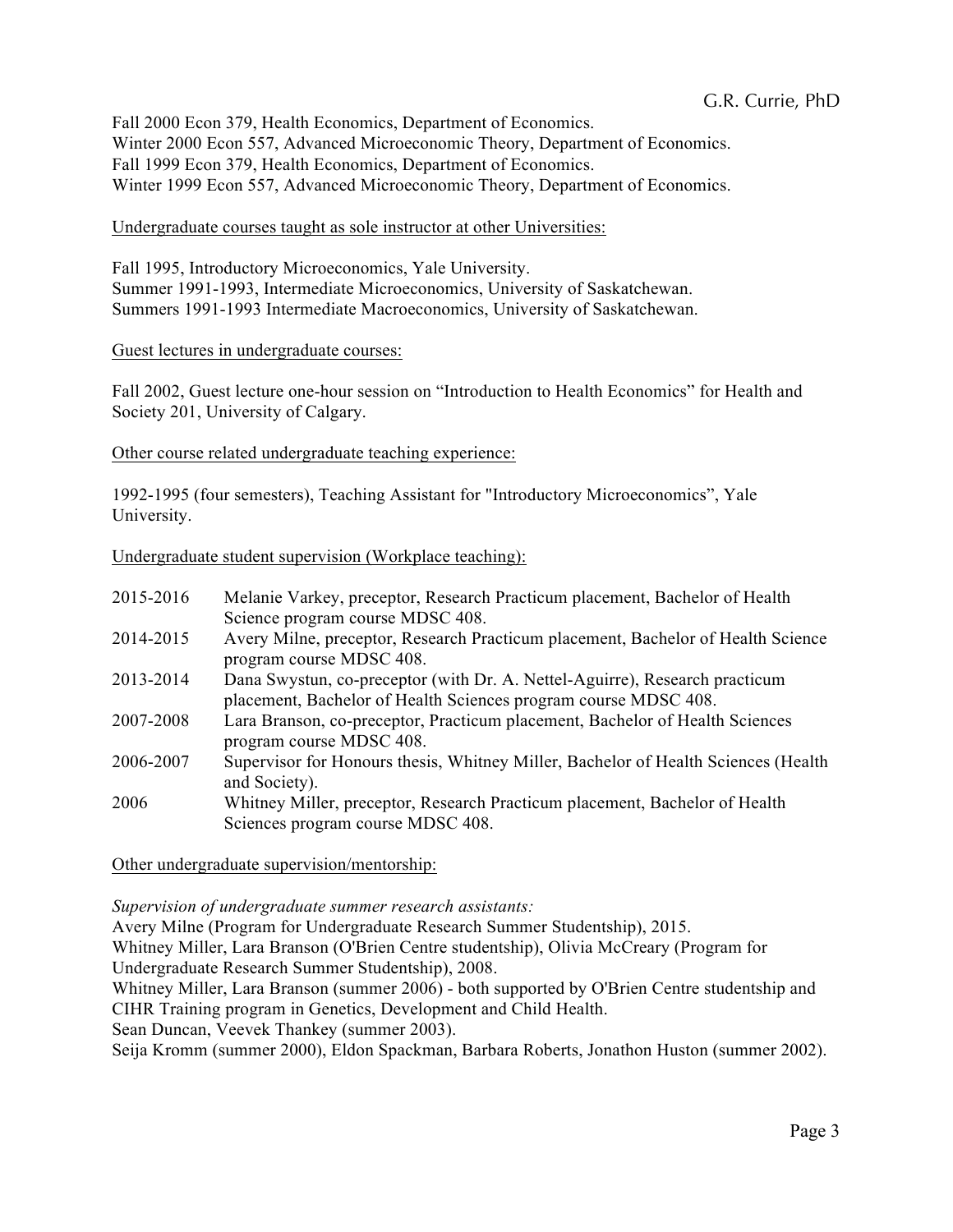## **ii. Graduate (course and student supervision)**

Graduate courses at University of Calgary (sole Instructor, except as indicated):

Fall 2015 MDCH 662 Economic Evaluation

Fall 2014 MDCH 62 Economic Evaluation

Winter 2014 MDCH 662 Economic Evaluation

Winter 2013 MDCH 662 Economic Evaluation

Winter 2012 MDCH 662 Economic Evaluation

Winter 2011 MDSC 659.08 Economic Evaluation

Winter 2010 MDSC 659.08 Economic Evaluation

Winter 2009 MDSC 755.62 Economic evaluation (with Alan Shiell)(\*\*New course developed)

Winter 2007 MDSC 679 Health Economics I

Fall 2004 Econ 711.83, Health Economics III: Theory, methodology and practice of stated preference elicitation in health economics. (PhD directed readings course)

Spring 1999 MDSC 755.78/ECON 611.82. Economic Evaluation and its use in health services environments. (PhD directed readings course). Co-evaluator with Cam Donaldson

Winter 1999 MDSC 755.61/ECON 611.81, Health Economics and Health Policy, Co-Instructor (with Cam Donaldson)

Winter 1999 MDSC 755.78/ECON 611.82. Readings course on Economic Evaluation and its use in health services environments. Co-evaluator (with Cam Donaldson)

Graduate courses taught at other universities:

Winter 1998, Introduction to Pharmaco-Economics, Graduate course cross-listed for students in Management and in Health Technology Management, State University of New York.

Guest lectures offered in graduate courses:

Winter 2016, 1 hour lecture on "Decision Analysis in Economic Evaluation", in MDCH 660 Foundations of Health Services Research, Instructors: Dr. Nathalie Jette/Dr. Amy Metcalfe. Winter 2015, 1 hour lecture on "Decision Analysis in Economic Evaluation", in MDCH 660 Foundations of Health Services Research, Instructors: Dr. Nathalie Jette/Dr. Amy Metcalfe.

Fall 2005, 1 hour lecture on "How to value *value*" in Tomorrow's Research Cardiovascular Health Professionals (TORCH) Training program.

Spring 2005,1 hour lecture on "Inputs to priority setting in health care decision making", in MDSC 659.06, Instructor: Dr. Braden Manns.

Winter 2005, 2 hour lecture on "Economics and health policy," in MDSC 645.15 Health Policy, Instructors: Dr. A Casebeer/Dr. G. van Rosendaal.

Winter 2005, 1 hour lecture on "The ethics submission process for graduate students," Professional Research Skills for Anthropology graduate students.

Fall 2004, 3 hour lecture on "Economic evaluation in health and health care" in MDSC 659.02, Program Planning and Evaluation, Instructor: Dr. W. Thurston.

Fall 2004, 3 hour lecture on "Demand for Health" in Econ 679/MDSC 679, Instructor : Dr. Alan Shiell.

Winter 2003,3 hour session on "Economic evaluation in health and health care" in MDSC 659.02, Program Planning and Evaluation, Instructor: Dr. W. Thurston.

Winter 2003,1 hour session on "Eliciting public values: economic methods" in MDSC 645.15 Health Policy, Instructors: Dr. A. Casebeer/Dr. T. Noseworthy.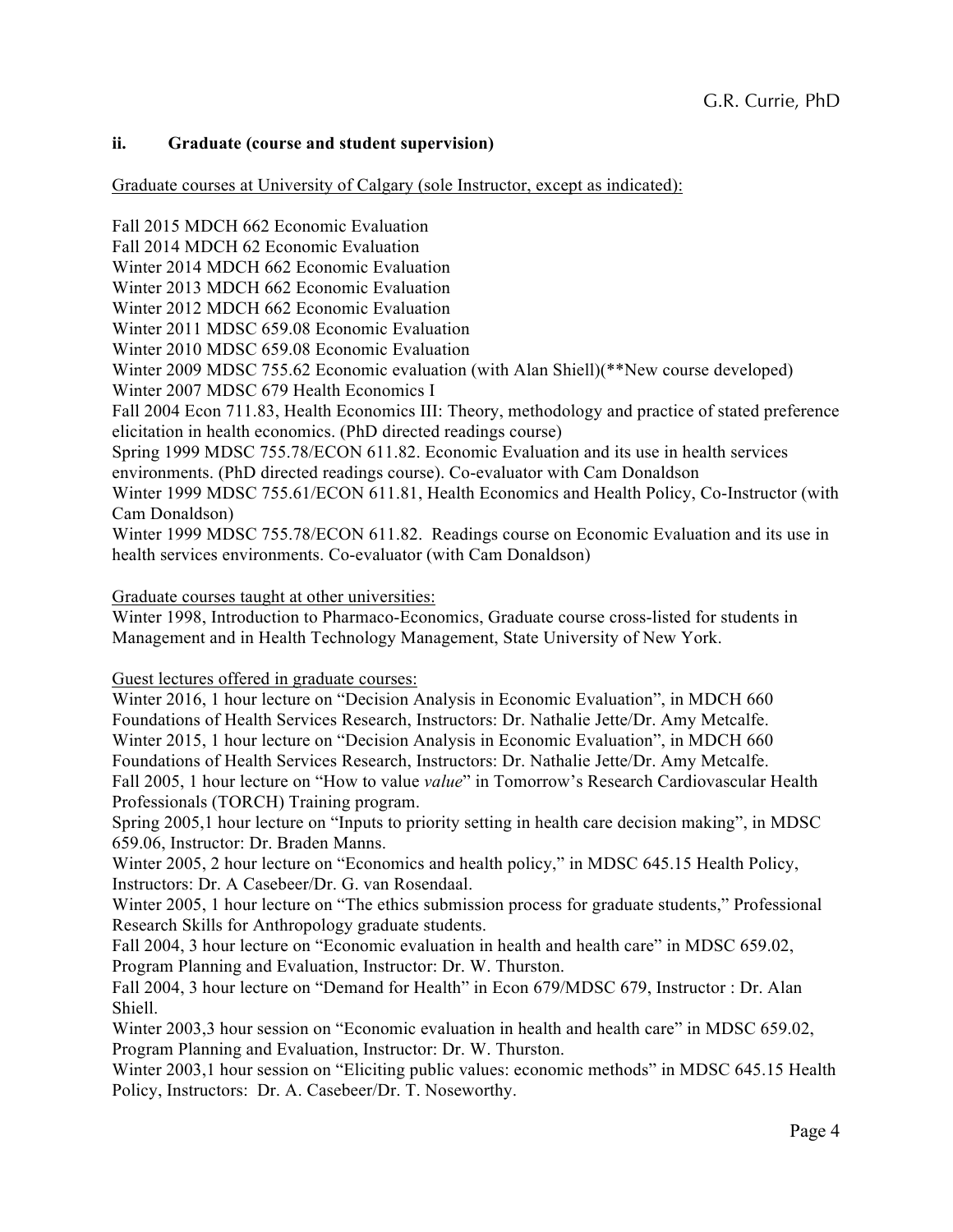## G.R. Currie, PhD

Fall 2002, two 3 hour sessions on "Economic Evaluation" in Econ 679 Health Economics I, Instructor: Dr M. van der Pol.

Winter 2002, 3 hour session on "Economic Evaluation and Health Policy" in Nursing 671, Instructor: Dr. Sandra Reilly.

Winter 2002, 3 hour session on "Economic evaluation in health and health care" in MDSC 659.02, Program Planning and Evaluation, Instructor Dr. W. Thurston.

Winter 2001, 3 hour session on "Economic Evaluation and Health Policy" in Nursing 671, Instructor: Dr. Sandra Reilly.

Winter 2000, 3 hour session on "Economic Evaluation and Health Policy" in Nursing 671, Instructor: Dr. Sandra Reilly.

| Year          | Name                                                                                                                                         | Role                                                                             | <b>Degree</b> | <b>Department</b>                                                                                |
|---------------|----------------------------------------------------------------------------------------------------------------------------------------------|----------------------------------------------------------------------------------|---------------|--------------------------------------------------------------------------------------------------|
| $2001 -$      | Munsoor Mirza                                                                                                                                | Supervisor                                                                       | MA            | Economics                                                                                        |
| 2003          |                                                                                                                                              |                                                                                  |               |                                                                                                  |
|               |                                                                                                                                              |                                                                                  |               | Thesis: An Evaluation of Costs and Outcomes for Middle to Late Stage Dementia Residents in       |
|               |                                                                                                                                              | Traditional versus Specialized Care Environments                                 |               |                                                                                                  |
| 2002-         | Eldon Spackman                                                                                                                               | Supervisor                                                                       | MA            | Economics                                                                                        |
| 2006          |                                                                                                                                              |                                                                                  |               |                                                                                                  |
|               |                                                                                                                                              |                                                                                  |               | Thesis: The Effect of Cost and Value Information on Embedding in Contingent Valuation            |
| 2002-<br>2003 | Leslie Dort                                                                                                                                  | Supervisor                                                                       | MSc           | <b>Community Health Sciences</b>                                                                 |
|               |                                                                                                                                              | Thesis: Economic evaluation of diagnostic strategies for obstructive sleep apnea |               |                                                                                                  |
|               |                                                                                                                                              |                                                                                  |               |                                                                                                  |
| 2003-         | Helen Lee                                                                                                                                    | Supervisor                                                                       | PhD           | <b>Community Health Sciences</b>                                                                 |
| 2012          |                                                                                                                                              |                                                                                  |               |                                                                                                  |
|               | Thesis: The Economics of Healthy Eating                                                                                                      |                                                                                  |               |                                                                                                  |
| 2005-         | Janelle McAlister                                                                                                                            | <b>Supervisory Committee</b>                                                     | MSc           | Kinesiology                                                                                      |
| 2006          |                                                                                                                                              | Member                                                                           |               |                                                                                                  |
|               |                                                                                                                                              |                                                                                  |               | Thesis: Economic Evaluation of an Injury Prevention Strategy in High School Basketball           |
| 2005-         | Sasha Lupichuk                                                                                                                               | Co-supervisor                                                                    | MSc           | <b>Community Health Sciences</b>                                                                 |
| 2008          |                                                                                                                                              |                                                                                  |               |                                                                                                  |
|               | Thesis: Preference For Breast Cancer Risk Reduction Hormonal Therapy In Postmenopausal Women<br>50 -69 Years Attending Screening Mammography |                                                                                  |               |                                                                                                  |
| 2006-         |                                                                                                                                              |                                                                                  |               |                                                                                                  |
| 2010          | Shainur Premji                                                                                                                               | Co-supervisor                                                                    | MSc           | <b>Community Health Sciences</b>                                                                 |
|               |                                                                                                                                              |                                                                                  |               | Thesis: The Development of a Framework to Evaluate the Organisational and Policy Impacts of the  |
|               |                                                                                                                                              | Community Health Information Tracking System (CHITS) in the Philippines          |               |                                                                                                  |
| 2007-         | Amy Metcalfe                                                                                                                                 | <b>Supervisory Committee</b>                                                     | PhD           | <b>Community Health Sciences</b>                                                                 |
| 2012          |                                                                                                                                              | member                                                                           |               |                                                                                                  |
|               |                                                                                                                                              | Thesis: Impact of prenatal screening on future resource use in pregnancy         |               |                                                                                                  |
| 2007-         | Kiran Manhas                                                                                                                                 | <b>Supervisory Committee</b>                                                     | PhD           | Medical Sciences (bioethics)                                                                     |
| 2011          |                                                                                                                                              | member                                                                           |               |                                                                                                  |
|               |                                                                                                                                              |                                                                                  |               | Thesis: The Ethics of Transition: Human, Ethical and Legal Perspectives on Responsibility in the |
|               | Move to Pediatric Home Care                                                                                                                  |                                                                                  |               |                                                                                                  |
| 2009-         | <b>Brian Marriott</b>                                                                                                                        | Supervisor                                                                       | MSc           | <b>Community Health Sciences</b>                                                                 |
| 2013          |                                                                                                                                              |                                                                                  |               |                                                                                                  |
|               |                                                                                                                                              |                                                                                  |               | Thesis: Assured Income for the Severely Handicapped (AISH): The Impact of Raising Employment     |
|               | Income Exemption Limits on Employment Rates – A Focus on Recipients with Schizophrenia                                                       |                                                                                  |               |                                                                                                  |

Graduate Student Supervision: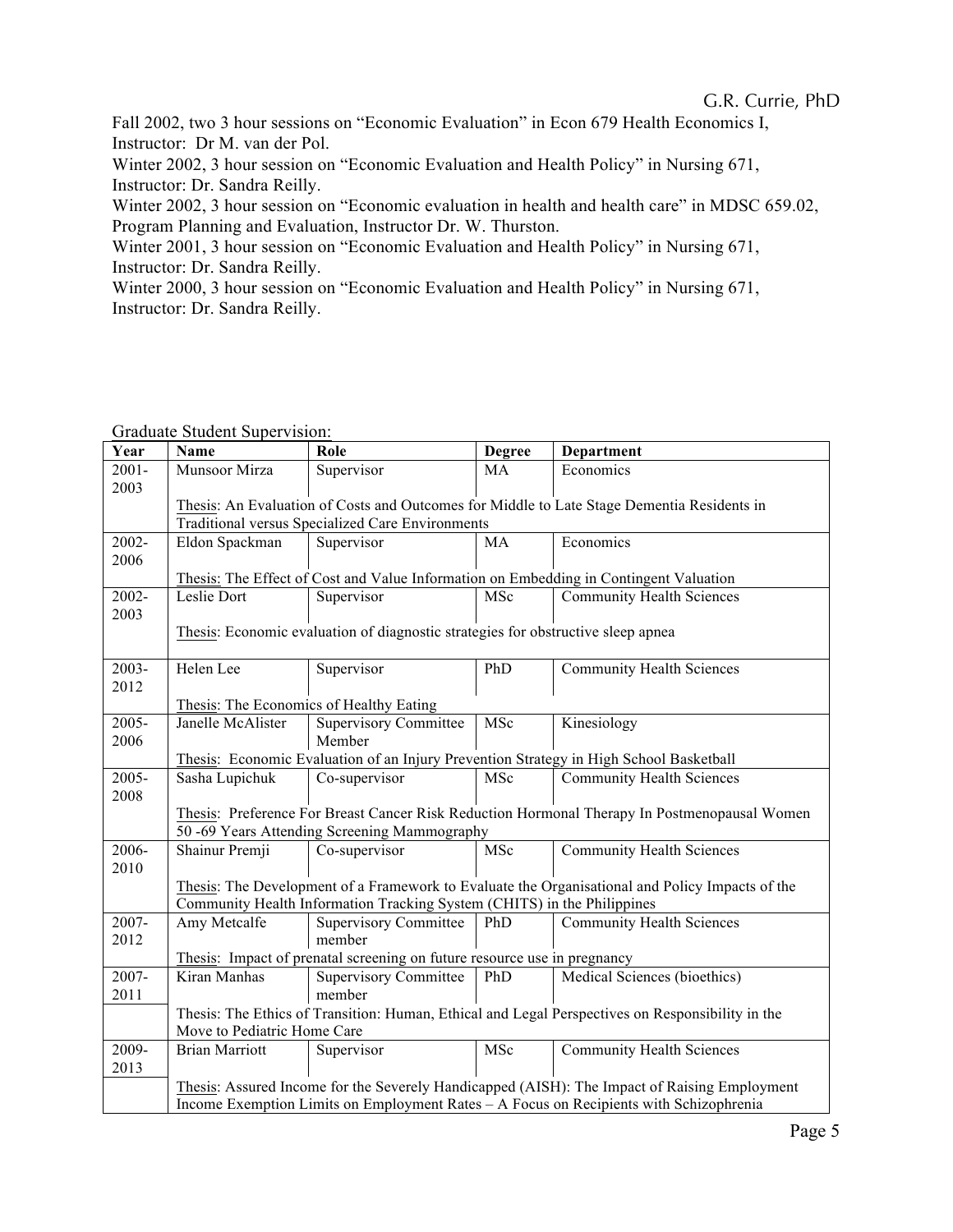G.R. Currie, PhD

|               | Graduate Student Supervision Continued                                                            |                                                                              |               |                                                                                               |
|---------------|---------------------------------------------------------------------------------------------------|------------------------------------------------------------------------------|---------------|-----------------------------------------------------------------------------------------------|
| Year          | <b>Name</b>                                                                                       | Role                                                                         | <b>Degree</b> | Department                                                                                    |
| 2012-<br>2015 | Karen Kam                                                                                         | Supervisor                                                                   | MSc           | <b>Community Health Sciences</b>                                                              |
|               |                                                                                                   |                                                                              |               | Thesis: A Multidisciplinary Clinic for Children with Problematic Severe Asthma: Assessment of |
|               |                                                                                                   | Clinical Outcomes, Healthcare Utilization and Costs                          |               |                                                                                               |
| 2014-         | Yiquin (Jeffery)                                                                                  | Supervisory committee                                                        | PhD           | <b>Community Health Sciences</b>                                                              |
|               | Lin                                                                                               | member                                                                       |               |                                                                                               |
|               | Thesis: Effect of a new training program on quality of Cardiopulmonary Resuscitation in Pediatric |                                                                              |               |                                                                                               |
|               |                                                                                                   | Healthcare Providers: A Randomized Controlled Trial with Economic Evaluation |               |                                                                                               |

# Participation in Candidacy and Thesis defence committees:

| Year | <b>Name</b>             | Role                                                 | <b>Degree</b> | Department/University                               |
|------|-------------------------|------------------------------------------------------|---------------|-----------------------------------------------------|
| 2000 | Mischa Kowall           | <b>Examining Committee</b>                           | MEc           | Economics, University of Calgary                    |
| 2001 | Helen Lee               | <b>Examining Committee</b>                           | MA            | Economics, University of Calgary                    |
| 2003 | Seija Kromm             | <b>Examining Committee</b>                           | <b>MA</b>     | Economics, University of Calgary                    |
| 2004 | Nassra Khan             | <b>Examining Committee</b>                           | <b>MA</b>     | Economics, University of Calgary                    |
| 2006 | Mahmood Zarrabi         | Candidacy, Examining<br>Committee                    | PhD           | Economics, University of Calgary                    |
| 2006 | Chui, Michael Ka<br>Hin | Thesis defense,<br>Internal/external<br>examiner     | <b>MA</b>     | Economics, University of Calgary                    |
| 2006 | Christina Preto         | Thesis defense,<br>Neutral chair                     | <b>MSc</b>    | Medical Sciences, University of<br>Calgary          |
| 2007 | Carling Chirico         | Oral defense,<br>Internal/external<br>examiner       | <b>MBT</b>    | Medical Sciences, University of<br>Calgary          |
| 2008 | Judith Tran             | Oral defense,<br>Internal/external<br>examiner       | <b>MBT</b>    | Medical Sciences, University of<br>Calgary          |
| 2009 | Lawrence So             | PhD thesis defense,<br>Internal/external<br>examiner | PhD           | Economics, University of Calgary                    |
| 2012 | Evelyn Cornellisen      | PhD thesis defense,<br>external examiner             | PhD           | Interdisciplinary studies, UBC-<br>Okanagan         |
| 2015 | David Campbell          | Candidacy Examination<br>examiner                    | PhD           | Community Health Sciences,<br>University of Calgary |

# Other graduate Mentorship

## *Supervision of Research Associates:*

Kiran Pohar Manhas, Research Methods Team, Department of Paediatrics, 2006-2007. Seija Kromm MA, Centre for Health and Policy Studies, Faculty of Medicine, 2004-2007. Jenny Zhang MA (co-supervisor), Institute of Health Economics, 2000-2004.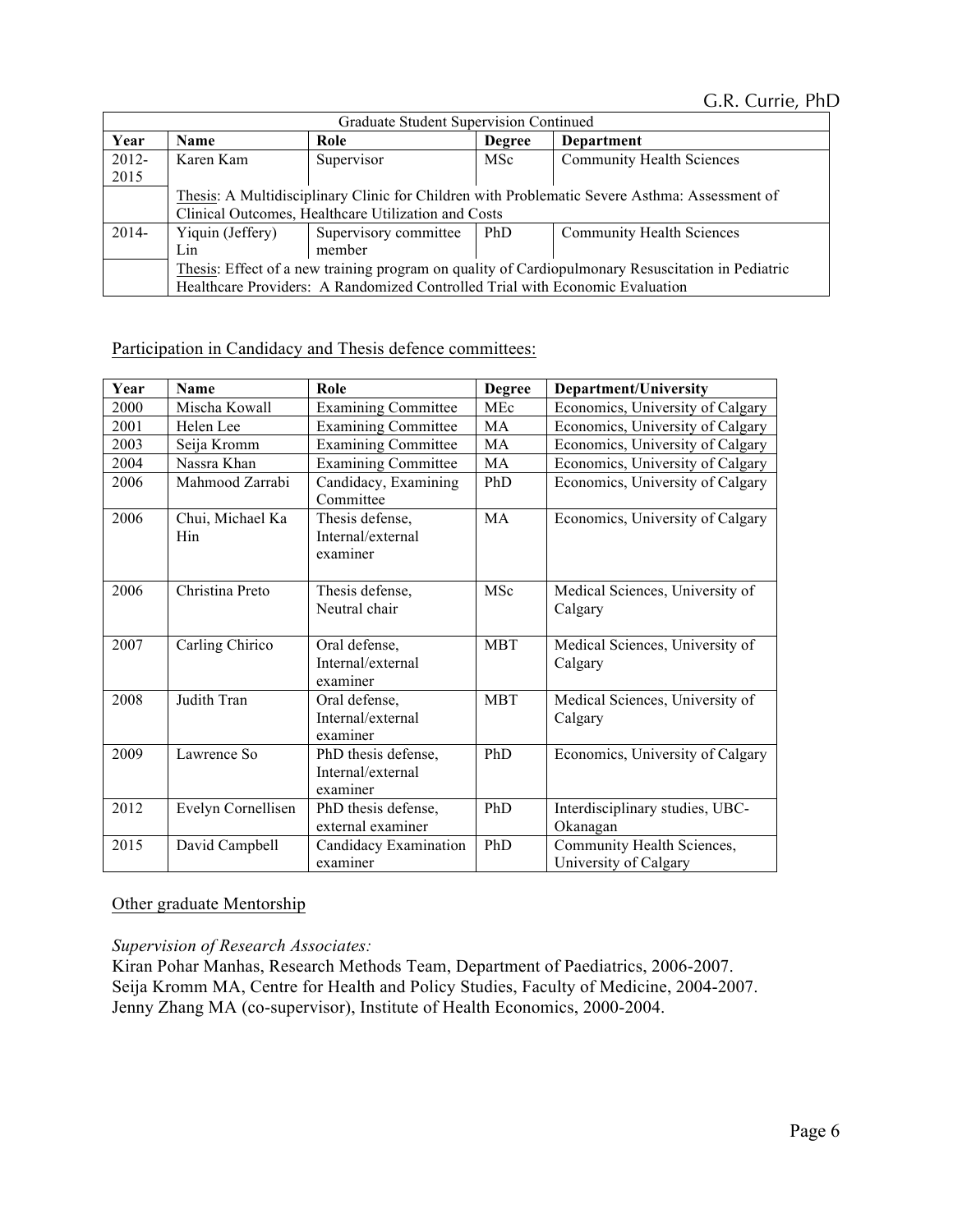## **iii. Postgraduate**

Classroom Teaching for post-graduate trainees:

Fall 2006 through Fall 2015 (9 years), 1.5 hour lecture on "Economic evaluation in health care" in Pediatric Resident and Fellow Research course, Alberta Children's Hospital. Winter 2007, 3 hour lecture on "Economic evaluation" for Oncology residents, Tom Baker Cancer Centre.

Post-doctoral Supervision: October 2015- Dr. Christine Michaels-Igbokwe, co-supervised with Dr. Deborah Marshall. Funding awards: O'Brien Institute of Public Health and Cumming School of Medicine Postdoctoral Fellow (November 2015). Alberta Innovates Health Solutions Postgraduate Fellowship (January 2016).

## **iv/v. Continuing medical education/Community education**

Presentations/workshops/classroom based education:

"What do we mean by 'value for money' in health care?", Health Economics Workshop for AHS Healthy Living portfolio members. October 2014.

"What do we mean by 'value for money' in health care?", Health Economics Workshop for AHS Healthy Living portfolio members. June 2014.

"Publishing: Writing Scientific Manuscripts and the Peer-Review Process," three hour session, in 2003 Health Research Methods Course.

"Economic analysis", three hour session, in Health Research Methods course (annual course offered by University of Calgary CME designed to help people develop skills in research and evaluation. I offered this session in 2002, 2007, and also co-presented it in 2008 (co-presented with Herb Emery).

"Health Economics for researchers: a focus on child and youth research." Full day workshop held in Kelowna, June 16, 2006. I was one of four faculty, and presented two sessions and facilitated small group case stud discussion.

"Introduction to Health Economics." Full day workshop presented by Michael Smith Foundation for Health Research, Child and Youth Research Network in Victoria BC Sept 19, 2008. I was one of four workshop faculty, presented one session and facilitating small group case study discussion.

"Using Discrete Choice Experiments in Health Economics: Theoretical and Practical Issues." Three day workshop at Lake Louise, Alberta, September 2004. I was one of three workshop faculty, presenting "An application of Discrete Choice Experiments in a Canadian context" and facilitating individual hands on course work.

"Workshop in Health Economics: Valuing the benefits from health care using Discrete Choice Experiments," one day workshop at the University of Calgary, May 2004. I was one of two workshop faculty and presented "Some local applications of DCEs" as well as facilitating discussion.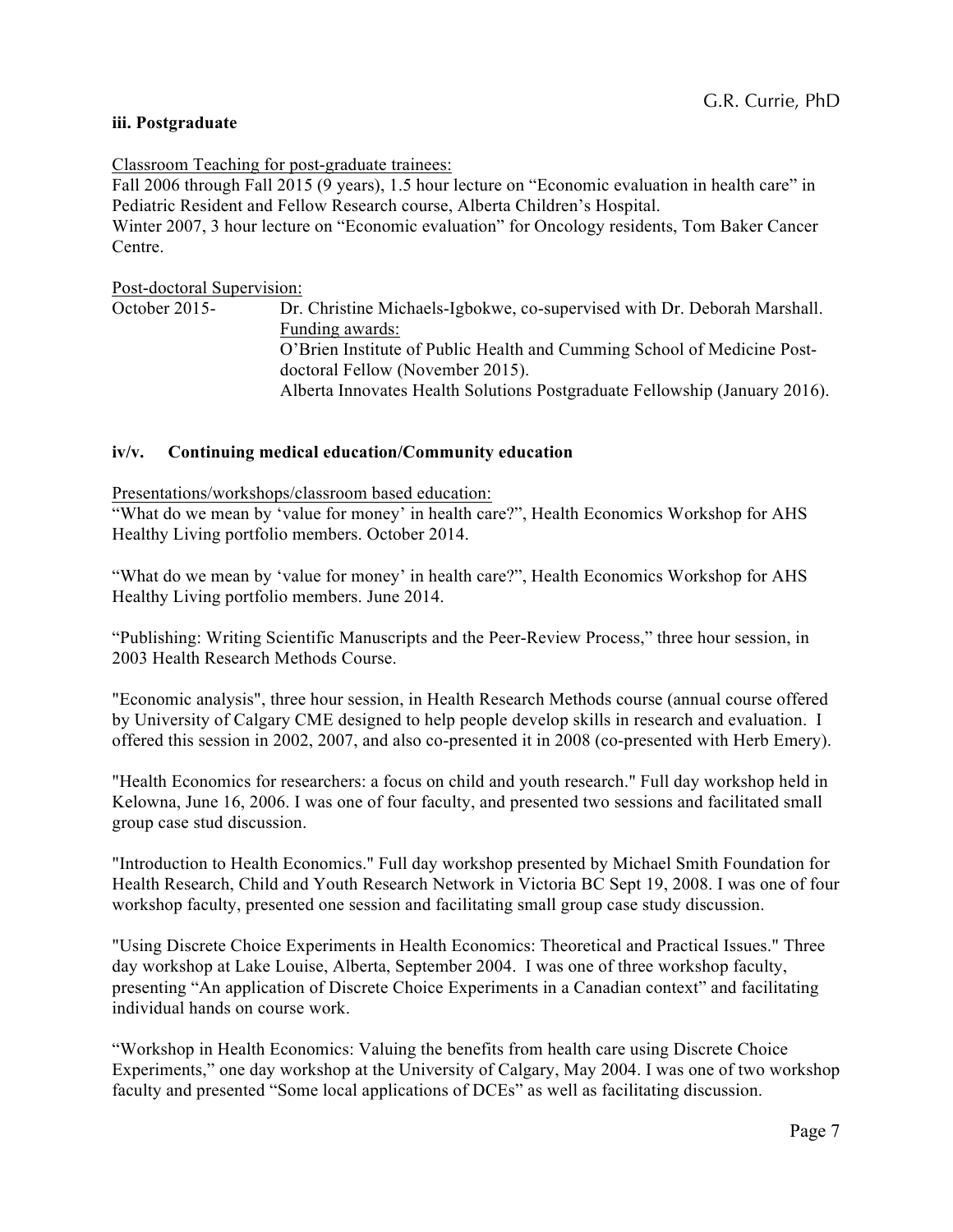# **vi. Service to Education**

| 2015      | Faculty mentor, Health Economics Course offered to the AHS SCNs (Dr. B.          |
|-----------|----------------------------------------------------------------------------------|
|           | Manns/Dr. F. Clement lead instructor). I served as mentor to project jointly     |
|           | undertaken by the Respiratory and Maternal Newborn Child Youth SCN.              |
| $2013-$   | Chair, Health Economics Specialization, Graduate Education Committee, Department |
|           | of Community Health Sciences.                                                    |
| 2009-2013 | Chair, Health Services Research Specialization, Graduate Education Committee,    |
|           | Department of Community Health Sciences.                                         |
| 2002-2004 | Undergraduate Curriculum Committee, Department of Economics.                     |

# VI. **ADMINISTRATIVE RESPONSIBILITIES**

# **i. Departmental**

| 2015      | Search and Selection, Section of Respirology, Department of Paediatrics.         |
|-----------|----------------------------------------------------------------------------------|
| 2014      | Search and Selection, Section of Respirology, Department of Paediatrics.         |
| $2014 -$  | Member, Professional Affairs Advisory Council (PAAC), Department of Paediatrics. |
| $2013 -$  | Chair and Organizer, Department of Paediatrics Mentorhship Program.              |
| 2012-2013 | Member, Department of Paediatrics Mentorship Program Curriculum Development      |
|           | committee.                                                                       |
| 2009-2012 | Member, New faculty orientation and mentorship working group chaired by Dr. Val  |
|           | Kirk. Department of Paediatrics.                                                 |
| 2008-2016 | Section Chief, Research Methods Team, Department of Paediatrics.                 |
| 2008-2016 | Member, Department of Paediatrics, Zone Paediatric Executive Council.            |
| 1999-2005 | Undergraduate student advisor, Department of Economics.                          |
| 1999-2002 | Member, Departmental Ethics and Human Studies committee, Department of           |
|           | Economics.                                                                       |

# **ii. Faculty**

| $2015 -$  | Faculty Advisor, Health Economics Trainee Seminar Series.                                  |
|-----------|--------------------------------------------------------------------------------------------|
| $2007 -$  | Svare Professorship Advisory Committee.                                                    |
| 2006-2007 | Svare Professorship Search and Selection Committee (Faculty of Medicine).                  |
| 2006-2007 | Committee member, Faculty sub-committee for Accreditation review.                          |
| 2005-2006 | Bachelor of Health Sciences (Health and Society), Social Sciences Task force<br>committee. |
| 2003-2005 | Chair, Faculty of Social Sciences Interdepartmental Ethics Committee.                      |
| 2000-2002 | Member, Faculty of Social Sciences Interdepartmental Ethics Committee.                     |
| 1999-2001 | Economic Advisor to the Southern Alberta Nursing and Health Research Unit.                 |

# **iii. University**

| 2005-2016 | Organizer, ACHRI Healthy Outcome Theme Rounds (formerly Child Health)             |
|-----------|-----------------------------------------------------------------------------------|
|           | Research Rounds). As of Fall 2015, co-organize with Dr. S Freedman, Dr. S Samuel. |
| 2014-2016 | Committee Member, Healthy Outcomes Theme Lead Advisory Committee, Chaired         |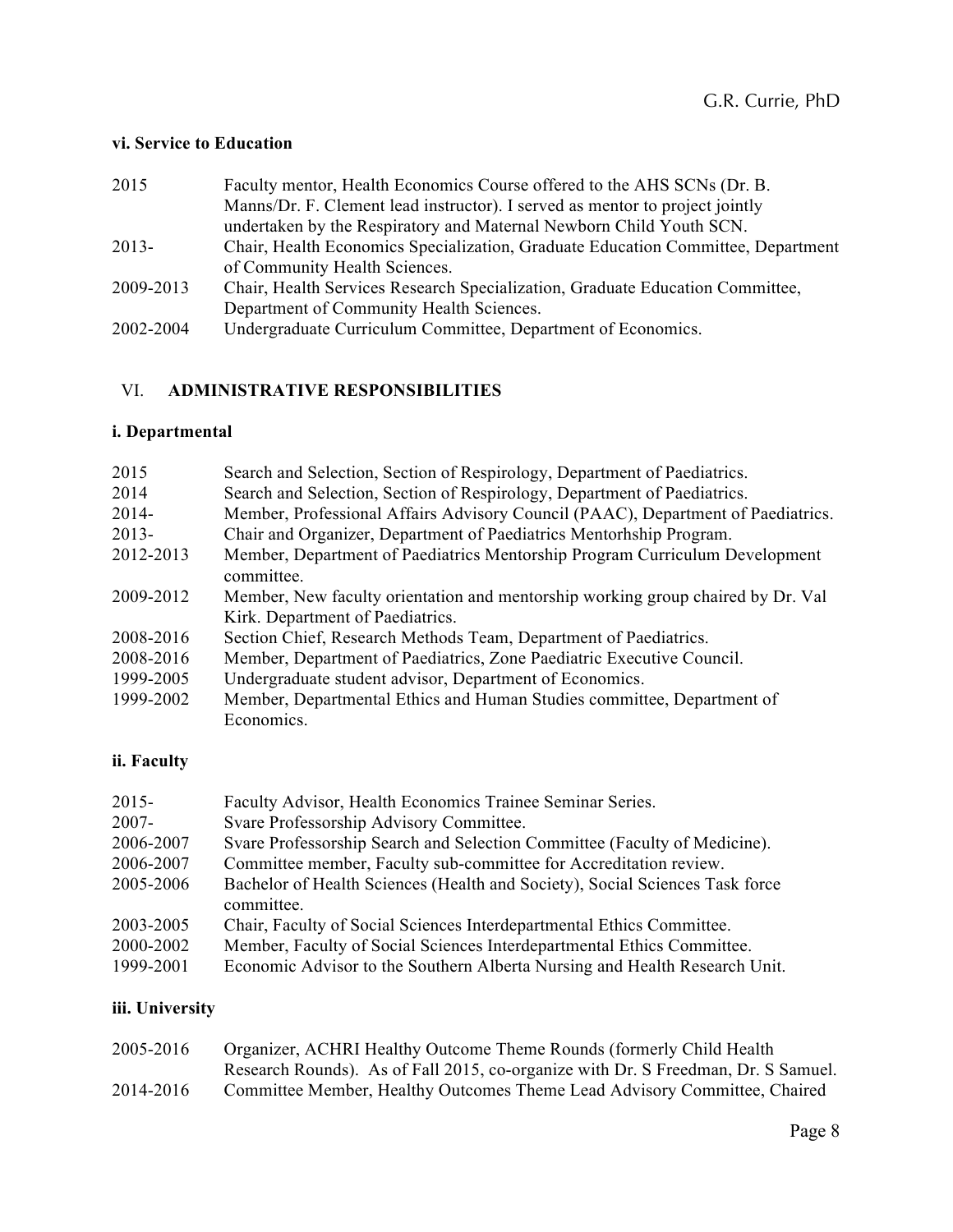|           | by Stephen Freedman.                                                                                                                                                                                                                                                                                                                     |
|-----------|------------------------------------------------------------------------------------------------------------------------------------------------------------------------------------------------------------------------------------------------------------------------------------------------------------------------------------------|
| 2015      | Member, Planning committee, ACHRI Neurodevelopment and Child Mental Health                                                                                                                                                                                                                                                               |
|           | Conference, June 19, 2015.                                                                                                                                                                                                                                                                                                               |
| 2014      | Member, ACHRI Clinical Research Platform Advisory Committee.                                                                                                                                                                                                                                                                             |
| 2013      | Search and Selection, ACHRI Research methodologist recruitment.                                                                                                                                                                                                                                                                          |
| 2013      | Search and Selection, ACHRI Research Advisor recruitment.                                                                                                                                                                                                                                                                                |
| 2009-2014 | Committee Member, Faculty Advisory sub-committee of the ACHRI Optimizing                                                                                                                                                                                                                                                                 |
|           | Health Outcomes theme group, Chaired by David Johnson and Brent Hagel.                                                                                                                                                                                                                                                                   |
| 2010-2015 | Co-chair, subgroup Health Economics and Health Technology Assessment), O'Brien                                                                                                                                                                                                                                                           |
|           | Institute for Public Health.                                                                                                                                                                                                                                                                                                             |
|           | $\mathbf{r}$ and $\mathbf{r}$ and $\mathbf{r}$ and $\mathbf{r}$ and $\mathbf{r}$ and $\mathbf{r}$ and $\mathbf{r}$ and $\mathbf{r}$ and $\mathbf{r}$ and $\mathbf{r}$ and $\mathbf{r}$ and $\mathbf{r}$ and $\mathbf{r}$ and $\mathbf{r}$ and $\mathbf{r}$ and $\mathbf{r}$ and $\mathbf{r}$ and<br>$\sim$ $\blacksquare$ $\blacksquare$ |

2006-2014 Organizer, Health Economics group meetings and seminars, University of Calgary.

## **iv. Provincial/Regional Health**

| $2016-$   | Member, Working Group, Network of Alberta Health Economists.                          |
|-----------|---------------------------------------------------------------------------------------|
| 2009-2013 | Committee Member, Child Health Working Group, Alberta Health Services.                |
| 2005-2008 | Early (prenatal) Risk Assessment program, Data management and research<br>committee.  |
| 2006-2008 | Calgary Prevention of Childhood Obesity (CPCO), Research and evaluation<br>committee. |

## **v. National/International Health**

| 2012-2013 | Committee Member, Maternal, Infant, Child, Youth Research Network, Operations     |
|-----------|-----------------------------------------------------------------------------------|
|           | <b>Advisory Committee.</b>                                                        |
| 2007-2009 | Chair, Research Methods Core, Maternal, Infant, Child and Youth Research Network. |

## VII. **PROFESSIONAL ACTIVITIES**

### **i. Membership in professional and learned societies**

Canadian Association for Health Services and Policy Research International Health Economics Association

### **ii. Professional service**

### Peer Review Committees:

Canadian Institutes of Health Research, Foundation Scheme Reviewer Stage 1, Fall 2015.

Canadian Institutes of Health Research, Public, Community and Population Health Committee, 2014.

Canadian Institutes of Health Research, Public, Community and Population Health Committee, 2013.

Canadian Institutes of Health Research, Doctoral Research Awards Committee, 2013.

Canadian Institutes of Health Research, Canada Graduate Scholarships Master's Awards Committee, 2013.

Canadian Institutes of Health Research, Doctoral Research Awards Committee, 2012. Canadian Institutes of Health Reseach, Canada Graduate Scholarships Master's Awards Committee, 2012.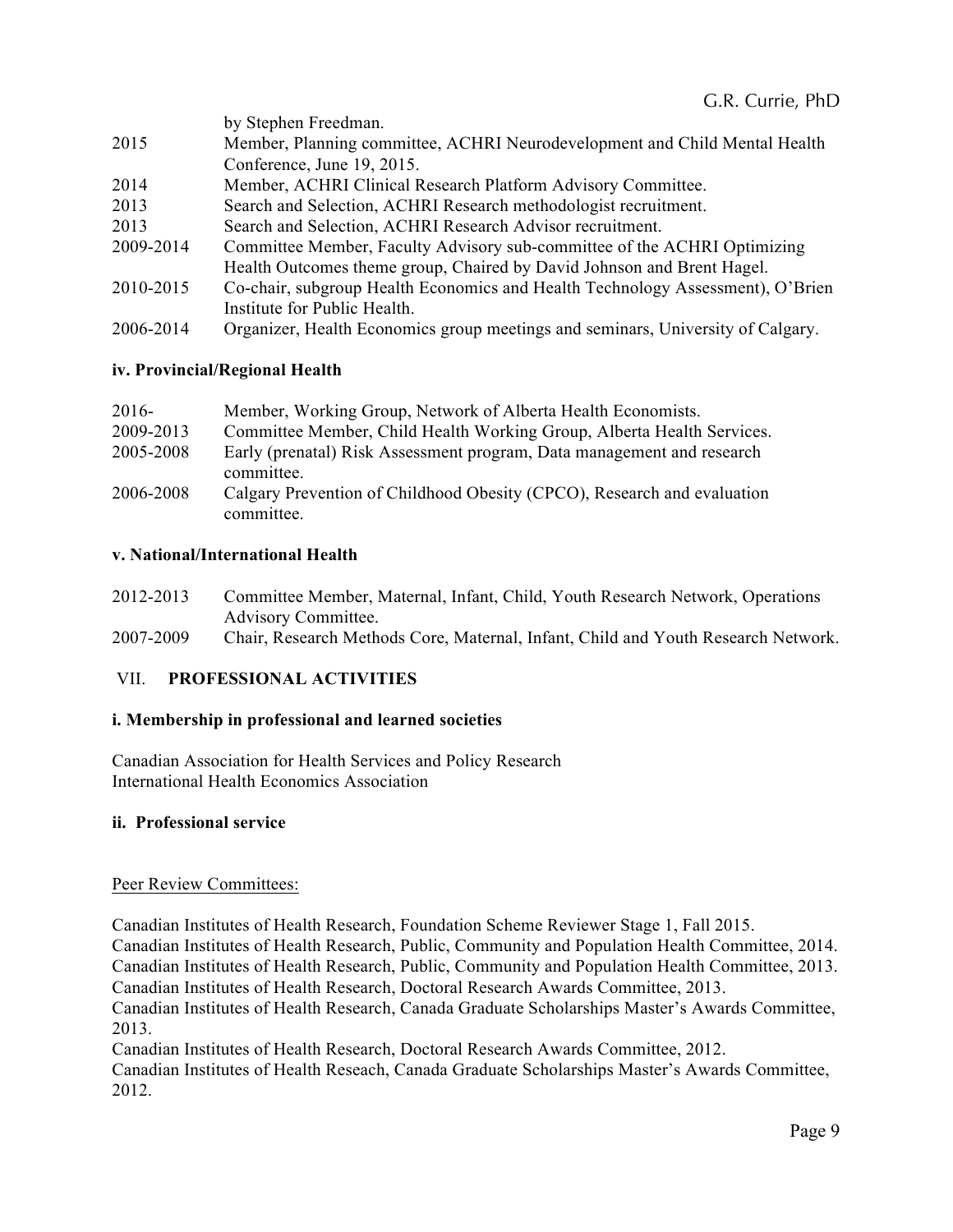Canadian Institutes of Health Research, Randomized Controlled Trials Review Committee, 2004- 2009.

Alberta Children's Hospital Research Institute (ACHRI) Training Program Review Committee – 2010, 2014.

Alberta Children's Hospital Foundation/Alberta Children's Hospital Research Institute (ACHRI) – Small and large grant review committees (various 2006-2012).

Chair, Child Health Scholarship Review committee, 2008.

Member, Institute of Health Economics Research coordinating committee, 2003-2005. (Reviewed internal grant funding applications).

Other Grant Reviews (one time reviews):

Rick Hansen Institute Translational Research Program Michael Smith Foundation for Health Research, Scholar Award Social Sciences and Humanities Research Council of Canada Canadian Coordinating Office of Health Technology Assessment Canadian Diabetes Association Pediatric Oncology Group of Ontario Medical Research Scotland Fellowship Child Health Office Scientific and Ethics Review

Journal Reviews: Health Policy Journal of Health Economics, Policy and Law Applied Health Economics and Policy Canadian Journal of Infectious Diseases and Medical Microbiology Canadian Journal of Gastroenterology Canadian Journal of Cardiology Canadian Journal of Aging Canadian Journal of Public Health Health Economics Injury Prevention Canadian Public Policy Medical Decision Making Social Science and Medicine Value in Health Comparative Program on Health and Society at Munk School of Global Affairs, University of Toronto (Working Paper)

## Other Peer Review service:

Internal Peer review, Cumming School of Medicine, 2015 (For Aidan Hollis). Internal Peer review, Cumming School of Medicine, 2015 (For Antonia Stang). Internal Peer review, Cumming School of Medicine, 2013 (For Don Addington and for Cheryl Barnabe). External Evaluation of Candidate Dossier for promotion, Research Institute at the Hospital for Sick Children, Toronto, Canada.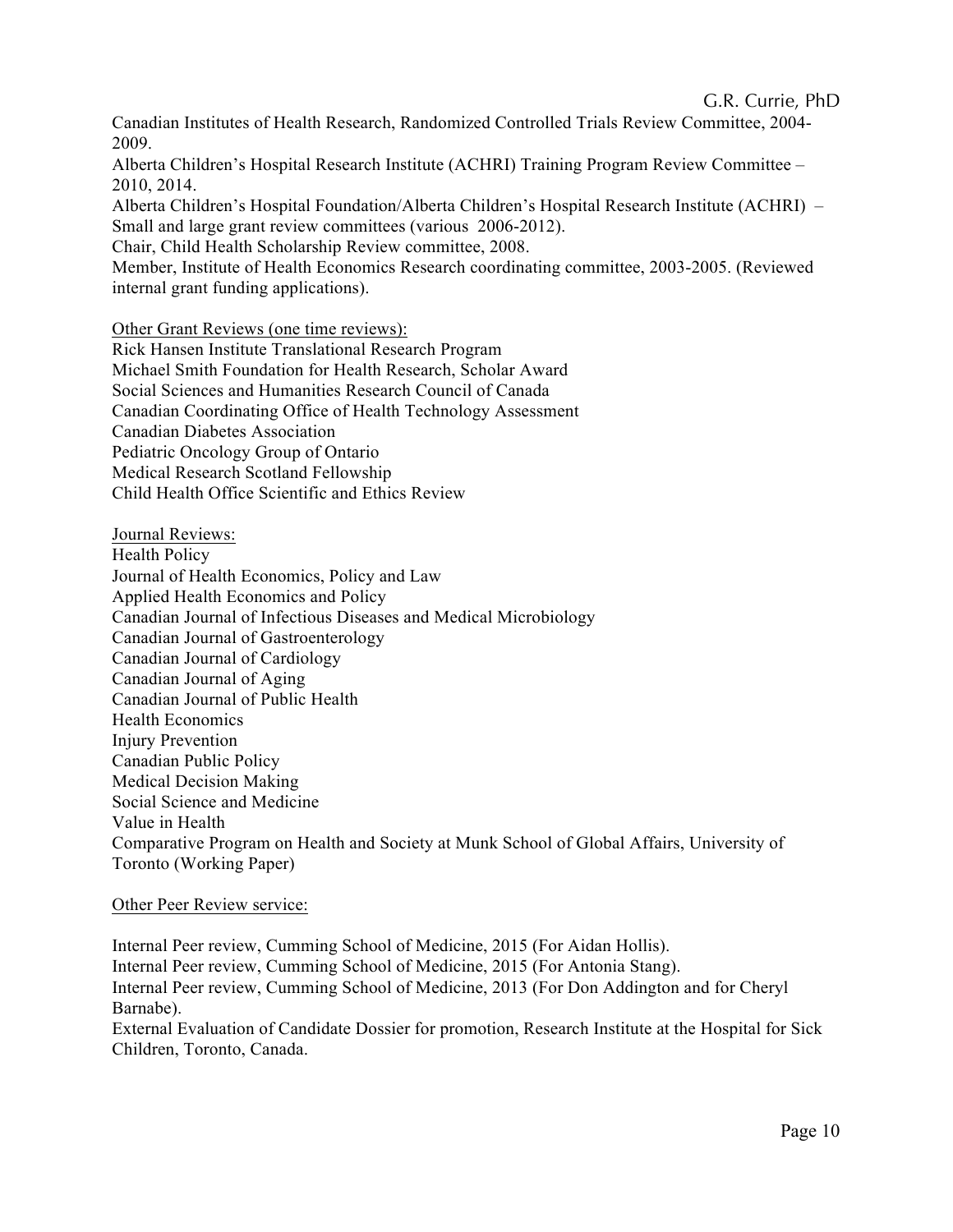## VIII. **RESEARCH SUPPORT**

| 2015-2017 | Funder:<br>Amount:<br>Role:<br>Investigators:                                                                                                                                                                                                                                                                                                                                                                                                                                                                                                                             | The effect of a new training program on CPR quality of paediatric healthcare<br>providers: a randomized controlled trial with economic evaluation.<br>Royal College Medical Education Grant<br>\$50,000<br>Co-Investigator<br>Yiqun Lin (PhD candidate, PI), Kent Hecker, Gillian Currie, Vincent<br>Grant, Adam Cheng                                                                                                                                                                                  |
|-----------|---------------------------------------------------------------------------------------------------------------------------------------------------------------------------------------------------------------------------------------------------------------------------------------------------------------------------------------------------------------------------------------------------------------------------------------------------------------------------------------------------------------------------------------------------------------------------|---------------------------------------------------------------------------------------------------------------------------------------------------------------------------------------------------------------------------------------------------------------------------------------------------------------------------------------------------------------------------------------------------------------------------------------------------------------------------------------------------------|
| 2015-2018 | Amount:<br>Role:                                                                                                                                                                                                                                                                                                                                                                                                                                                                                                                                                          | Primary Care Pathway for Childhood Asthma<br>Funder: Alberta Innovates - Health Solutions (AIHS) - Partnerships Research<br>and Innovation in the Health System.<br>\$748,678<br>Collaborative Team Member<br>Investigators: Andrew Cave (University of Alberta) and David Johnson (Co-Team<br>Leads), Sharpe H, Anselmo, Befus D, Currie G, Davey C, Drummond<br>N, Graham J, Green L, Grimshaw J, Kam K, Manca D, Nettel-Aguirre<br>A, Rowe B, Scott S, Williamson T                                  |
| 2015-2016 | Funder:<br>Amount:<br>Role:<br>Investigators:                                                                                                                                                                                                                                                                                                                                                                                                                                                                                                                             | Improving CPR quality of paediatric health care providers with longitudinal training<br>and real-time feedback: a randomized controlled trial with economic evaluation.<br>Department of Paediatrics Innovation Award<br>\$25,000<br>Co-Investigator<br>Adam Cheng (PI), Yiqun Lin, Gillian Currie, Vincent Grant, Kent<br>Hecker                                                                                                                                                                       |
| 2014-2015 | Funder:<br>Amount:<br>Role:                                                                                                                                                                                                                                                                                                                                                                                                                                                                                                                                               | Evaluating the effectiveness of neuromuscular training in decreasing the risk of sport<br>and recreational injuries and improving healthy outcomes in junior high school.<br>Alberta Centre for Child, Family and Community Research<br>\$39,679<br>Co-investigator<br>Investigators: Carolyn Emery and Brent Hagel (co-PIs), Doyle-Baker T, Richmond<br>S, McCormack G, Nettel-Aguirre A, McKinlay M, Verhagen E,<br>McKay C, Marshall D, Currie G, Ferber R, Belton K, Carnduff R,<br>Van Den Berg C. |
| 2014      | Pregnancy Plus: A prenatal and postpartum program for women managing pregnancy<br>plus a chronic medical condition.<br>Alberta Innovates- Health Solutions, Partnerships for Research and<br>Funder:<br>Innovation in the Health System Letter of Intent<br>\$5000.00<br>Amount:<br>Role:<br>Co-Principal Applicant<br>Amy Metcalfe, Gillian Currie, and Kara Nerenberg (Co-PIs), Aisling<br>Investigators:<br>Mahalingham, Alka Patel, Doug Wilson, Eliana Castillo, James<br>Watson, Kelly Mrklas, Lee-Ann Hawkins, Paul Henning, Stefania<br>Bertazzson, Suzanne Tough |                                                                                                                                                                                                                                                                                                                                                                                                                                                                                                         |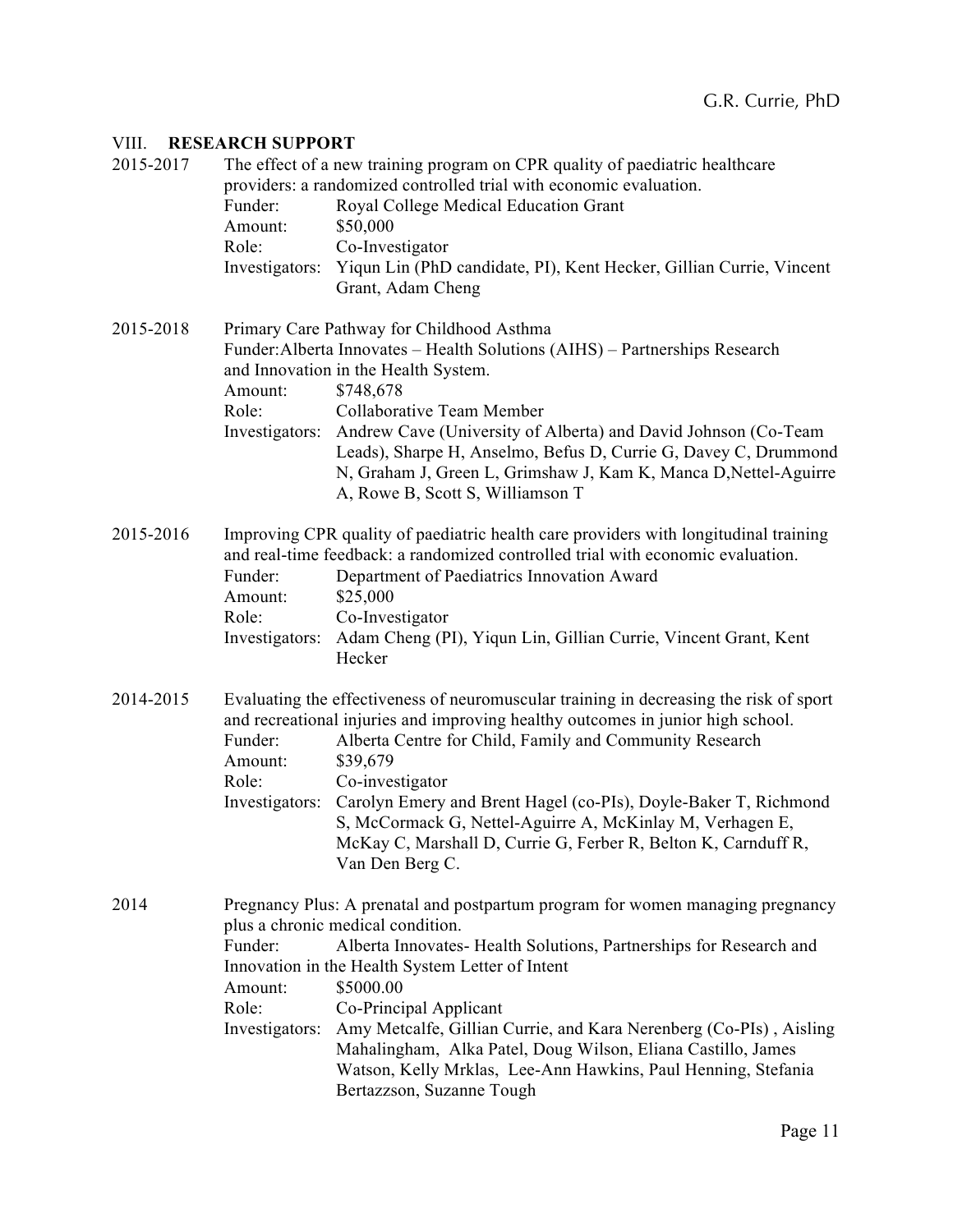| 2014      | Funder:<br>Amount:<br>Role:<br>Investigators: | Primary Care Pathway for Childhood Asthma<br>Alberta Innovates- Health Solutions, Partnerships for Research and<br>Innovation in the Health System Letter of Intent<br>\$5000<br>Collaborative Team Member<br>Andrew Cave (University of Alberta) and David Johnson (Co-Team<br>leads), Sharpe H, Anselmo, Befus D, Currie G, Davey C, Drummond<br>N, Graham J, Green L, Grimshaw J, Kam K, Manca D, Nettel-Aguirre<br>A, Rowe B, Scott S, Williamson T, Johnson D                                                                                                                                                                                    |
|-----------|-----------------------------------------------|-------------------------------------------------------------------------------------------------------------------------------------------------------------------------------------------------------------------------------------------------------------------------------------------------------------------------------------------------------------------------------------------------------------------------------------------------------------------------------------------------------------------------------------------------------------------------------------------------------------------------------------------------------|
| 2014-2018 | Funder:<br>Amount:<br>Role:<br>Team:          | Alberta Provincial Pediatric Enteric Infection Team (Appetite): Epidemiology,<br><b>Emerging Organisms and Economics</b><br>Alberta Innovates Health Solutions – Collaborative Research and<br>Innovation Opportunity, Team Grant<br>\$4,999,166<br>Collaborative Team Member, Member of Executive Committee and<br>Co-Lead of the Economics research activity.<br>Freedman SB, Lee BE, Louie M, and Pang XL, (Co-Team Leads),<br>Ali S, Chuck A, Chui L, Currie GR, Dickinson J, Drews SJ, Eltorki<br>M, Graham T, Jiang X, Johnson DW, Kellner J, Lavoie M,<br>MacDonald J, MacDonald S, Svenson LW, Talbot J, Tarr P, Tellier<br>R, Vanderkooi OG. |
| 2014-2016 | Funder:<br>Amount:<br>Role:<br>Investigators: | Improving CPR quality and cost-effectiveness with the American Heart Association's<br><b>Resuscitation Quality Improvement Program</b><br>Laerdal Foundation for Acute Medicine<br>\$25,000<br>Co-Investigator<br>Yiqun Lin (PI, PhD Candidate), Tyrone Donnon, Gillian Currie,<br>Vinay Nadkarni (Children's Hospital of Philadelphia).                                                                                                                                                                                                                                                                                                              |
| 2013-2018 | Funder:<br>Amount:<br>Role:<br>Investigators: | Alberta Program in Youth Sport and Recreational Injury Prevention<br>Alberta Innovates Health Solutions, Collaborative Research<br>Innovation Opportunity, Program grant.<br>\$2,425,000<br>Collaborative Team Member<br>C Emery and B Hagel, Program Co-Leads. Meeuwisse WH,<br>McCormack G, Rowe BH, Nettel-Aguirre A, Voaklander D, Finch C,<br>Verhagen E, Macpherson A, Groff P, Goulet C, Kang J, McKay C,<br>Richmond SA, Schneider K, Russell K, Doyle-Baker PK, Babul S,<br>Marshall D, Currie GR, Ferber R                                                                                                                                  |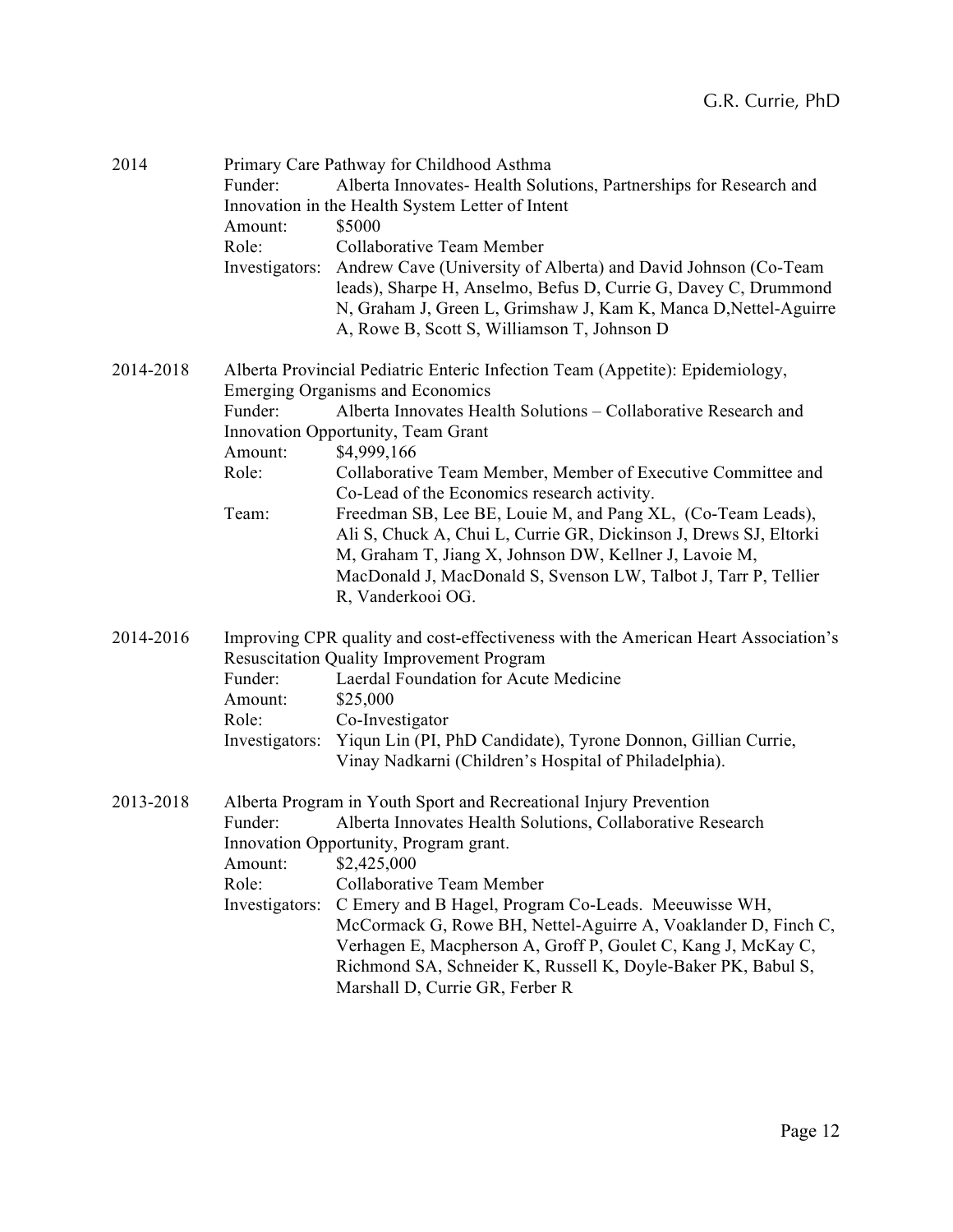| 2012      | Funder:<br>Amount:<br>Role:<br>Investigators:            | Alberta Program in Youth Sport and Recreational Injury Prevention<br>Alberta Innovates Health Solutions, Collaborative Research<br>Innovation Opportunity, Program grant, Letter of Intent.<br>\$10,000<br>Collaborative Team Member<br>C Emery and B Hagel, Program Co-Leads. Meeuwisse WH,<br>McCormack G, Rowe BH, Nettel-Aguirre A, Voaklander D, Finch C,<br>Verhagen E, Macpherson A, Groff P, Goulet C, Kang J, McKay C,<br>Richmond SA, Schneider K, Russell K, Doyle-Baker PK, Babul S,<br>Marshall D, Currie GR, Ferber R |
|-----------|----------------------------------------------------------|-------------------------------------------------------------------------------------------------------------------------------------------------------------------------------------------------------------------------------------------------------------------------------------------------------------------------------------------------------------------------------------------------------------------------------------------------------------------------------------------------------------------------------------|
| 2011-2015 | Funder:<br>Amount:<br>Role:<br>Investigators:            | Translating Emergency Knowledge for Kids (TREKK)<br>Networks of Centres of Excellence Knowledge Mobilization grant<br>\$1,595,000<br>Co-Investigator<br>T. Klassen (PI), Ali S, Atkinson P, Black K, Currie G, Freedman S,<br>Given L, Gouin S, Grimshaw J, Guttnam A, Hartling L, Jabbour M,<br>Johnson D, Lang E, Osmond M, Scott S, Sinclari D, Stang A, Van De<br>Mosselaer.                                                                                                                                                    |
| 2011-2014 | Pathway<br>Funder:<br>Amount:<br>Role:<br>Investigators: | The Implementation and Evaluation of an Alberta Childhood Asthma Clinical<br>Canadian Institutes of Health Research, PHSI and AISH<br>\$350,000 from CIHR PHSI, \$150,000 matching funds from AIHS<br>Co-Investigator<br>D Johnson (PI), Grimshaw J, Lockyer J, Pusic M, Currie G, Nettel-<br>Aguirre A, Scott S, Hartling L, Spier S, Majesic C, Cowie R, Befus<br>D, Sharpe H.                                                                                                                                                    |
| 2011-2014 | Funder:<br>Amount:<br>Role:<br>Investigators:            | Combined Glucocorticoid Adrenergic Therapy (CONjugate)<br>University of Calgary Emerging Team Grant<br>\$300,000<br>Co-Investigator<br>D Johnson, R Newton, Stang A (CoPIs), Giembycz M, Mandhane P,<br>Hartling L, Currie G, Nettel-Aguirre A, Noseworthy M, Findlay W                                                                                                                                                                                                                                                             |
| 2006-2011 | Funder:<br>Amount:<br>Role:<br>Investigators:            | CIHR Team in Pediatric Emergency Medicine<br>Canadian Institutes of Health Research<br>\$3,917,164<br>Co-Investigator<br>Klassen T (PI), Brant R, Brehaut J, Currie G, Graham I, Grimshaw J,<br>Hartling L, Johnson D, Lee S, Osmond M, Plint A, Scott S, Shaw N                                                                                                                                                                                                                                                                    |
| 2009-2013 | Funder:<br>Amount:<br>Role:                              | Sport Injury Prevention Research Centre<br>International Olympic Committee<br>\$400,000<br>Collaborator<br>Investigators: Meeuwisse W (PI), Emery C, Mohtadi N, Hagel B.                                                                                                                                                                                                                                                                                                                                                            |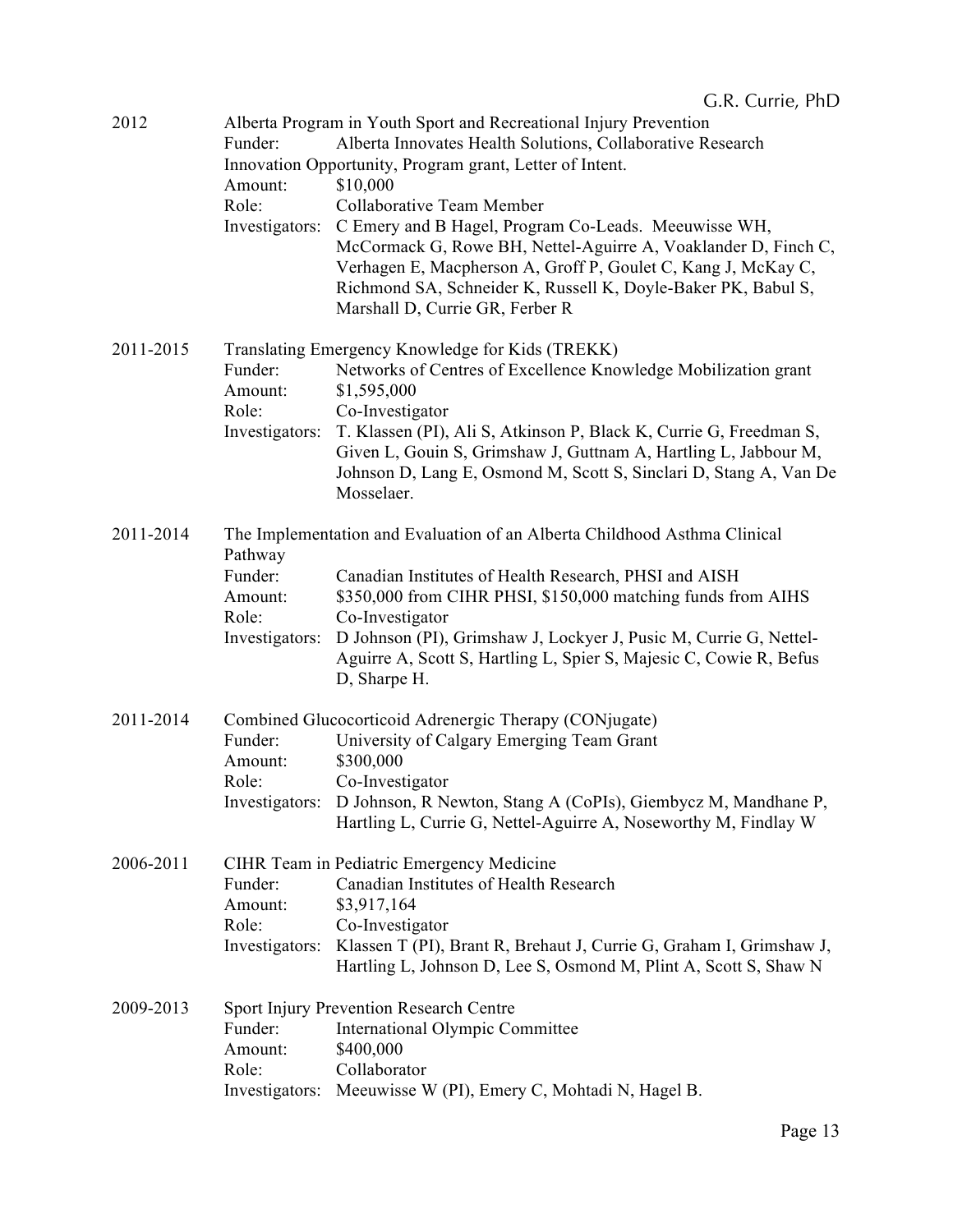| 2007-2008 | Funder:<br>Amount:<br>Role:                              | Implementation of a Clinical practice guideline for managing croup at Calgary<br>Health Region emergency departments and urgent care centres<br>Calgary Health Region Knowledge Translation seed grant<br>\$50,000<br>Co-Investigator<br>Investigators: Johnson D (PI), G. Currie et al.                                                            |
|-----------|----------------------------------------------------------|-----------------------------------------------------------------------------------------------------------------------------------------------------------------------------------------------------------------------------------------------------------------------------------------------------------------------------------------------------|
| 2006-2007 | Funder:<br>Amount:<br>Role:                              | Understanding Canadian's Preferences for a Colorectal Cancer Screening Program: A<br>pilot study to develop a multi-province discrete choice experiment.<br>Canadian Institutes of Health Research<br>\$100,000<br>Co-Principal Investigator.<br>Investigators: Hilsden R (PI), Currie G, Heitman S, McGregor E, Sewitch M                          |
| 2005-2007 | Funder:<br>Amount:<br>Role:                              | Assessment of an Alternative Model Using Telemedicine for Medical Follow-up of<br>Children and Adolescents with Type 1 Diabetes<br>Canadian Diabetes Association (also successful<br>at Alberta Heritage Foundation for Medical Research)<br>\$44,012<br>Co-Investigator.<br>Investigators: Daniel Pacaud (PI), G. Currie, M. Chiasson, S. Crawford |
| 2004-2009 | syncope<br>Funder:<br>Amount:<br>Role:<br>Investigators: | A randomized clinical trial of fludrocortisone for the prevention of vasovagal<br>Canadian Institutes Of Health Research (Clinical Trials)<br>\$854,365<br>Co-Investigator.<br>Sheldon R (PI), Connolly S, Currie G, Krahn A, Morillo C, Rose<br>MS, Talajic                                                                                        |
| 2004-2006 | Funder:<br>Amount:<br>Role:                              | Identifying and Reconciling Preferences for Colorectal Cancer Screening: Shaping<br>the Future of Colorectal Cancer Screening in Alberta<br>Alberta Heritage Foundation for Medical Research<br>\$141,705<br>Co-Principal Investigator<br>Investigators: McGregor E and Currie G (CoPI), Hilsden R                                                  |
| 2004-2005 | Funder:<br>Amount:<br>Role:                              | Eliciting the Public's Preference for Priority Setting of New Pharmaceuticals<br>Institute of Health Economics<br>\$30, 249<br>Co-Principal Investigator<br>Investigators: Currie G, B Manns, van der Pol M (CoPI), Ryan M                                                                                                                          |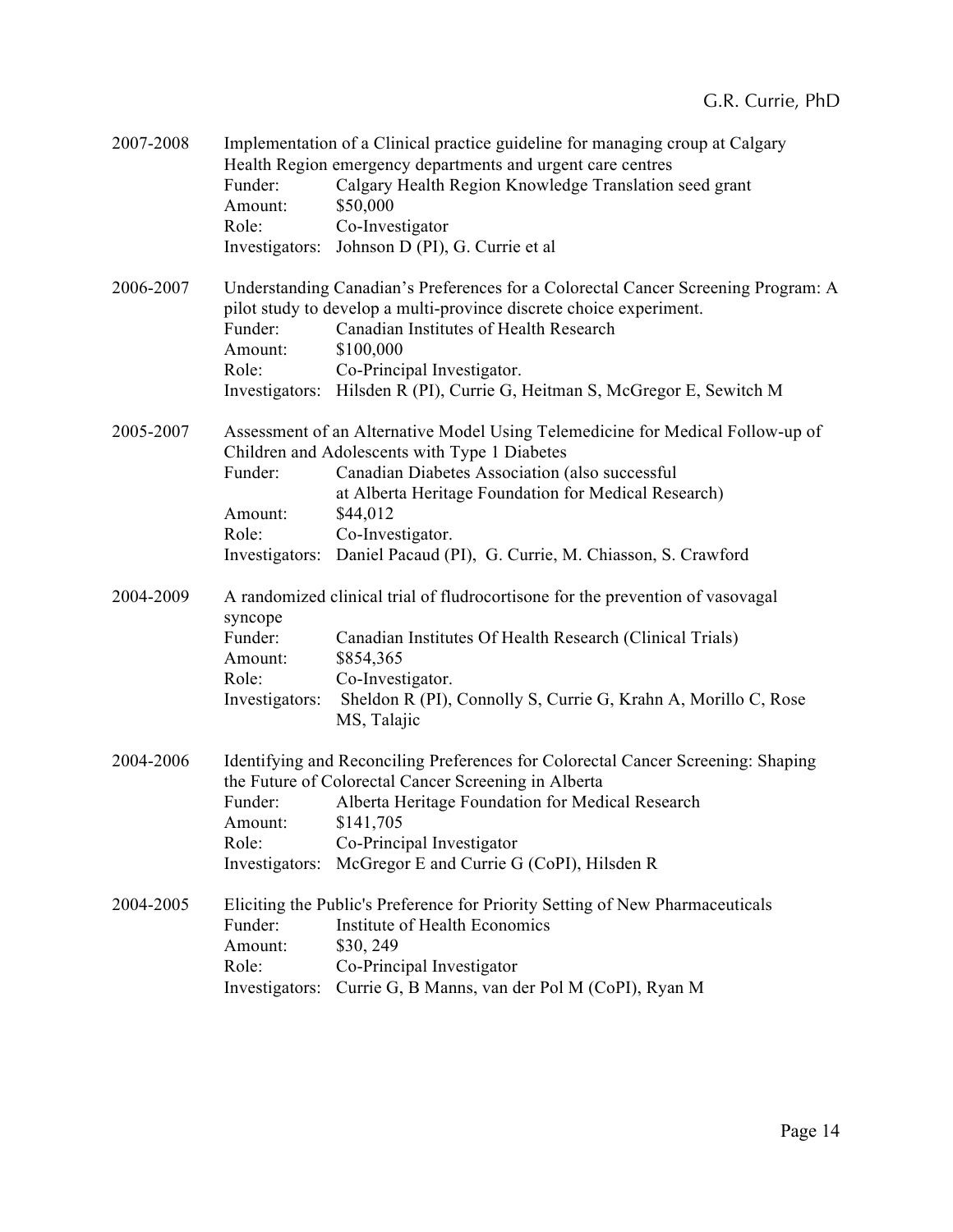| 2004      | Funder:<br>Amount:<br>Role:                                                                                                                                                                                                                                                                                                                                                                                                                                                           | Using economics based methods stated preference methods to understand<br>willingness to wait for elective surgeries<br>Western Canada Wait List project<br>\$25,000<br>Principal Investigator<br>Investigators: Currie G (PI), van der Pol M, Ryan M                                                                                                 |
|-----------|---------------------------------------------------------------------------------------------------------------------------------------------------------------------------------------------------------------------------------------------------------------------------------------------------------------------------------------------------------------------------------------------------------------------------------------------------------------------------------------|------------------------------------------------------------------------------------------------------------------------------------------------------------------------------------------------------------------------------------------------------------------------------------------------------------------------------------------------------|
| 2003      | Funder:<br>Amount:<br>Role:                                                                                                                                                                                                                                                                                                                                                                                                                                                           | Eliciting preferences for new interventions: a comparison of decision-makers and the<br>public with regards priority setting: a pilot study<br>Institute of Health Economics<br>\$9,950<br>Co-Investigator<br>Investigators: B Manns (PI), Currie G, van der Pol M                                                                                   |
| 2003-2005 | infarction in Alberta<br>Funder:<br>Amount:<br>Role:                                                                                                                                                                                                                                                                                                                                                                                                                                  | Outcomes of after-hours primary percutaneous intervention for acute myocardial<br>Canadian Institutes Of Health Research<br>\$89,900<br>Co-investigator.<br>Investigators: Graham M (University of Alberta, PI), Currie G, Faris P, Ghali W,<br>Knudston M                                                                                           |
| 2003-2005 | Funder:<br>Amount:<br>Role:                                                                                                                                                                                                                                                                                                                                                                                                                                                           | Minimal and brief treatment for pathological gamblers: developing treatment systems<br>Canadian Institutes Of Health Research (Clinical Trials)<br>\$341,096<br>Co-investigator<br>Investigators: Hodgins D (PI), Currie S, Currie GR                                                                                                                |
| 2003-2005 | Funder:<br>Amount:<br>Role:                                                                                                                                                                                                                                                                                                                                                                                                                                                           | Reclaiming medical ethics for the people: Lay versus professional preferences<br>relating to ethical difficulties in the management of End Stage Renal Disease<br>Alberta Heritage Foundation for Medical Research<br>\$96,020<br>Co-Investigator<br>Investigators: Davison S (University of Alberta, PI), Currie G, Drummond N,<br>Thomas R, Sawa R |
| 2003-2006 | Managing continuity of care for continuing care services within two health regions:<br>Perspectives on waitlists<br>Canadian Health Services Research Foundation<br>Funder:<br>Amount:<br>\$200,000<br>collaborator<br>Role:<br>Investigators: Hopper, T (University of Alberta) and Reimer M (CoPIs) Currie GR,<br>Gillespie M, Hughes N, Jurczak S, King M, Lai V, Milke D,<br>Nordstrom M, Robertson L, Rowe M, Schalm C, Shaw S, Strang V, ;<br>Tell S, Wark C, Weidner A, West C |                                                                                                                                                                                                                                                                                                                                                      |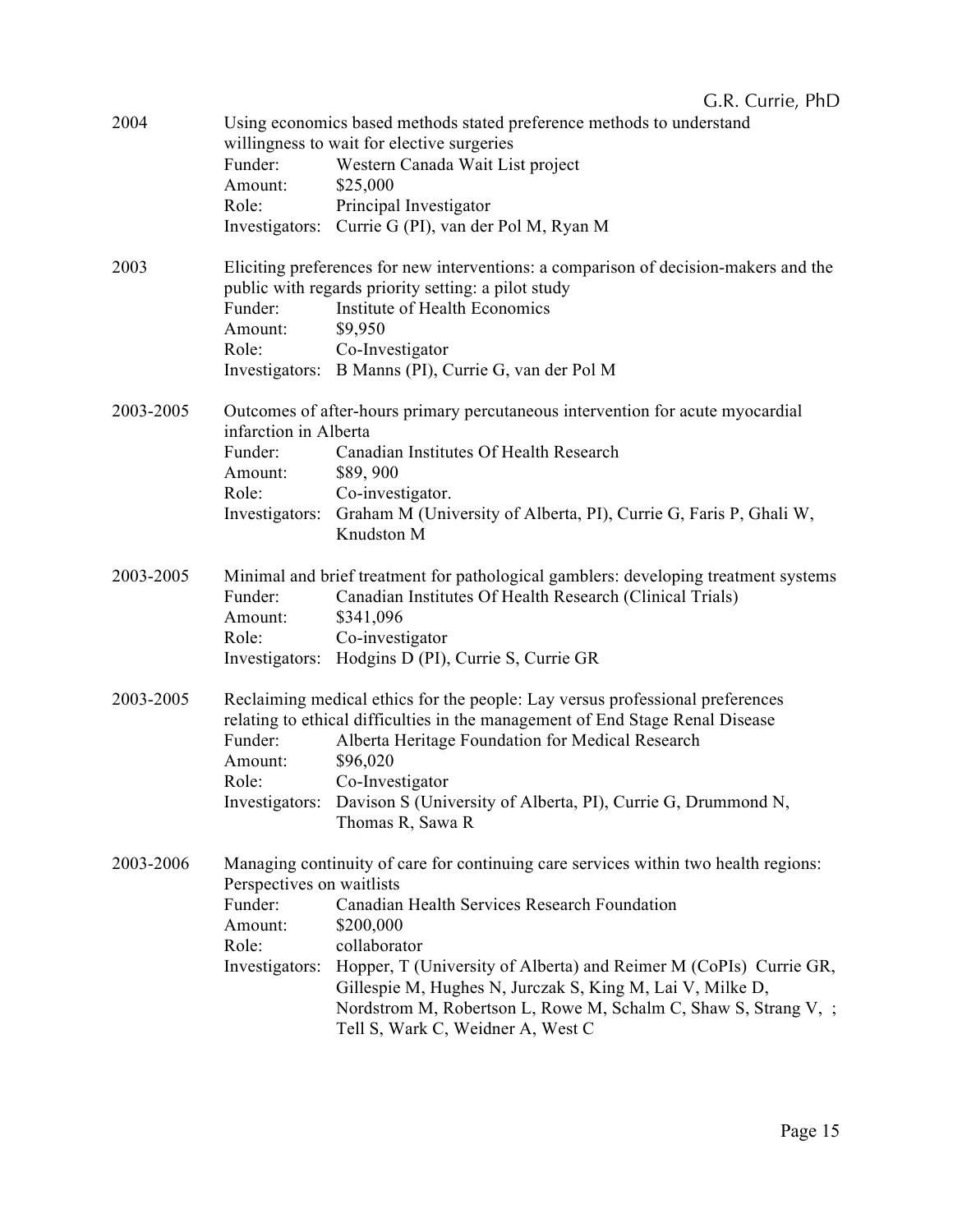| 2003-2006 | Funder:<br>Amount:<br>Role:                       | Transitions and dementia: Bridging gaps in service provision.<br>Canadian Institutes Of Health Research (New Emerging Team)<br>\$1,199,859<br>Co-investigator.<br>Investigators: Drummond N (PI), Cohen C, Currie GR, Dalziel W, Garcia L, Kozak<br>JF, Silvius J                                                                     |
|-----------|---------------------------------------------------|---------------------------------------------------------------------------------------------------------------------------------------------------------------------------------------------------------------------------------------------------------------------------------------------------------------------------------------|
| 2002-2007 | Funder:<br>Amount:<br>Role:                       | Cardiovascular outcomes related to Economics (CORE) group.<br>Canadian Institutes Of Health Research (New Emerging Team)<br>\$1,128,724<br>Co-investigator (assumed PI role 2005 when G. Nichol relocated to<br>U.S.<br>Investigators: Currie G/Nichol G (PI), Armstrong P, Donaldson C, Marshall D,<br>O'Brien B, Sheldon R, Wells G |
| 2002-2005 | Funder:<br>Amount:<br>Role:<br>Investigators:     | Women's recovery from sternotomy (WREST) study.<br>Canadian Institutes Of Health Research<br>\$387,716<br>Co-investigator<br>King K (PI), Collins-Nakai R, Currie GR, Faris P, Maitland A,<br>Tsuyuki R                                                                                                                               |
| 2001-2004 | priorities.<br>Funder:<br>Amount:<br>Role:        | Further explorations of the validity of contingent valuation as a measure of<br>individuals' health care preferences and of community preferences for health<br>Alberta Heritage Foundation for Medical Research<br>\$200,000<br>Principal Investigator.                                                                              |
| 2001-2003 | Funder:<br>Amount:<br>Role:                       | Feasability of using CRHA databases to explore the effects of persons with<br>Alzheimer disease or related dementia<br>Calgary Health Region<br>\$6987<br>Co-investigator.<br>Investigators: Slaughter S (PI), Currie G, M. Reimer                                                                                                    |
| 2001-2003 | systematic review.<br>Funder:<br>Amount:<br>Role: | Effect of relocation on persons with Alzheimer disease or related dementias: a<br>Calgary Health Region<br>\$11,328<br>Co-investigator<br>Investigators: M. Reimer (PI), Currie G, Slaughter S                                                                                                                                        |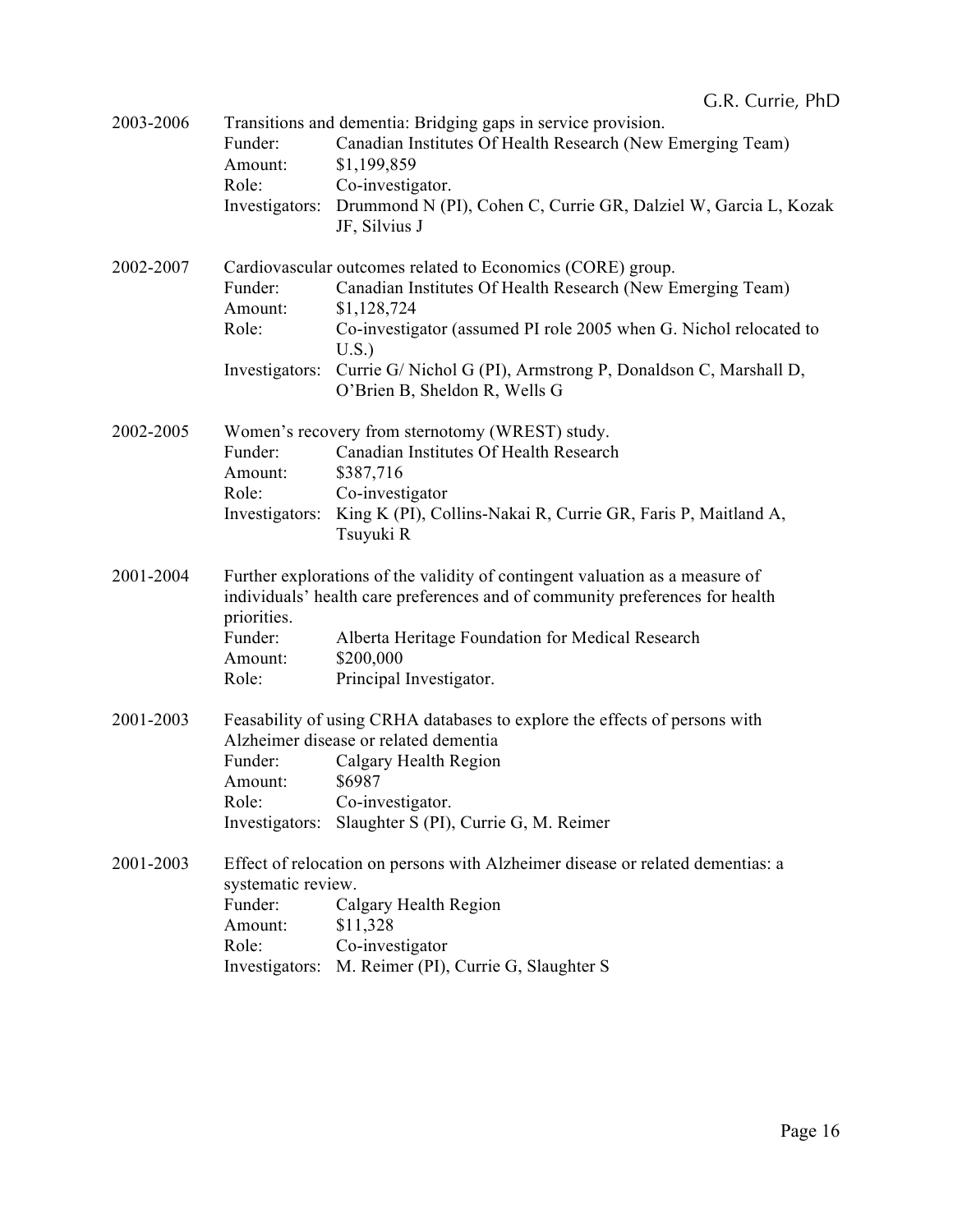| 2001-2003 |                                                              | A cost-effectiveness analysis of alternative techniques for the detection of hearing |  |  |
|-----------|--------------------------------------------------------------|--------------------------------------------------------------------------------------|--|--|
|           |                                                              | impairment in the first year of life                                                 |  |  |
|           | Funder:                                                      | Institute of Health Economics                                                        |  |  |
|           | Amount:                                                      | \$25,000                                                                             |  |  |
|           | Role:                                                        | Principal Investigator.                                                              |  |  |
|           |                                                              | Investigators: Currie G.R. (PI), Brown D and Dort J                                  |  |  |
| 2000-2001 |                                                              | Evaluation of Alberta multiple sclerosis drug program: patterns of use, review of    |  |  |
|           |                                                              | patient support, and program costs over the first 20 months                          |  |  |
|           | Funder:                                                      | Institute of Health Economics                                                        |  |  |
|           | Amount:                                                      | \$25,000                                                                             |  |  |
|           | Role:                                                        | Co-investigator.                                                                     |  |  |
|           |                                                              | Investigators: Metz L (PI), Currie G, Patten S                                       |  |  |
| 1999-2003 | Evaluating Alzheimer specialized environments (EASE) project |                                                                                      |  |  |
|           | Funder:                                                      | Social Sciences and Humanities Research Council of Canada and<br>Alzheimer Canada    |  |  |
|           | Amount:                                                      | \$166,417                                                                            |  |  |
|           | Role:                                                        | Collaborator (was Post-doctoral fellow at time, so could not be named                |  |  |
|           |                                                              | $Co-I$                                                                               |  |  |
|           |                                                              | Investigators: Reimer M (PI), Donaldson C, Slaughter S, Currie G                     |  |  |
| 1998      | Models of funding prescription drug programmes.              |                                                                                      |  |  |
|           | Funder:                                                      | Institute of Health Economics                                                        |  |  |
|           | Amount:                                                      | \$25,000.                                                                            |  |  |
|           | Role:                                                        | Co-investigator.                                                                     |  |  |
|           |                                                              | Investigators: Nielson N (PI), Currie G                                              |  |  |

## IX. **PUBLICATIONS/PRESENTATIONS**

### **i. Peer reviewed manuscripts**

(Trainees indicated with \* )

1. Cave A, Sharpe H, Anselmo, Befus D, **Currie G**, Davey C, Drummond N, Graham J, Green L, Grimshaw J, Kam K, Manca D,Nettel-Aguirre A, Potestio M, Rowe B, Scott S, Williamson T, Johnson D. Primary Care Pathway for Childhood Asthma: Protocol for a Randomized Clustercontrolled Trial. *JMIR Research Protocols*, 2016;5(1):e37.

2. Metcalfe A\* , Lix LM, Johnson J-A, **Currie G**, Lyon AW, Bernier F, Tough SC. Validation of an obstetric comorbidity index in an external population. *BJOG* 2015;122:1748–1755.

3. Freedman SB, Lee BE, Louie M, Pang XL, Ali S, Chuck A, Chui L, **Currie GR**, Dickinson J, Drews SJ, Eltorki M, Graham T, Jiang X, Johnson DW, Kellner J, Lavoie M, MacDonald J, MacDonald S, Svenson LW, Talbot J, Tarr P, Tellier R, Vanderkooi OG. Alberta Provincial Pediatric EnTeric Infection TEam (APPETITE): epidemiology, emerging organisms, and economics. *BMC Pediatrics* 2015; 15(1):1-13.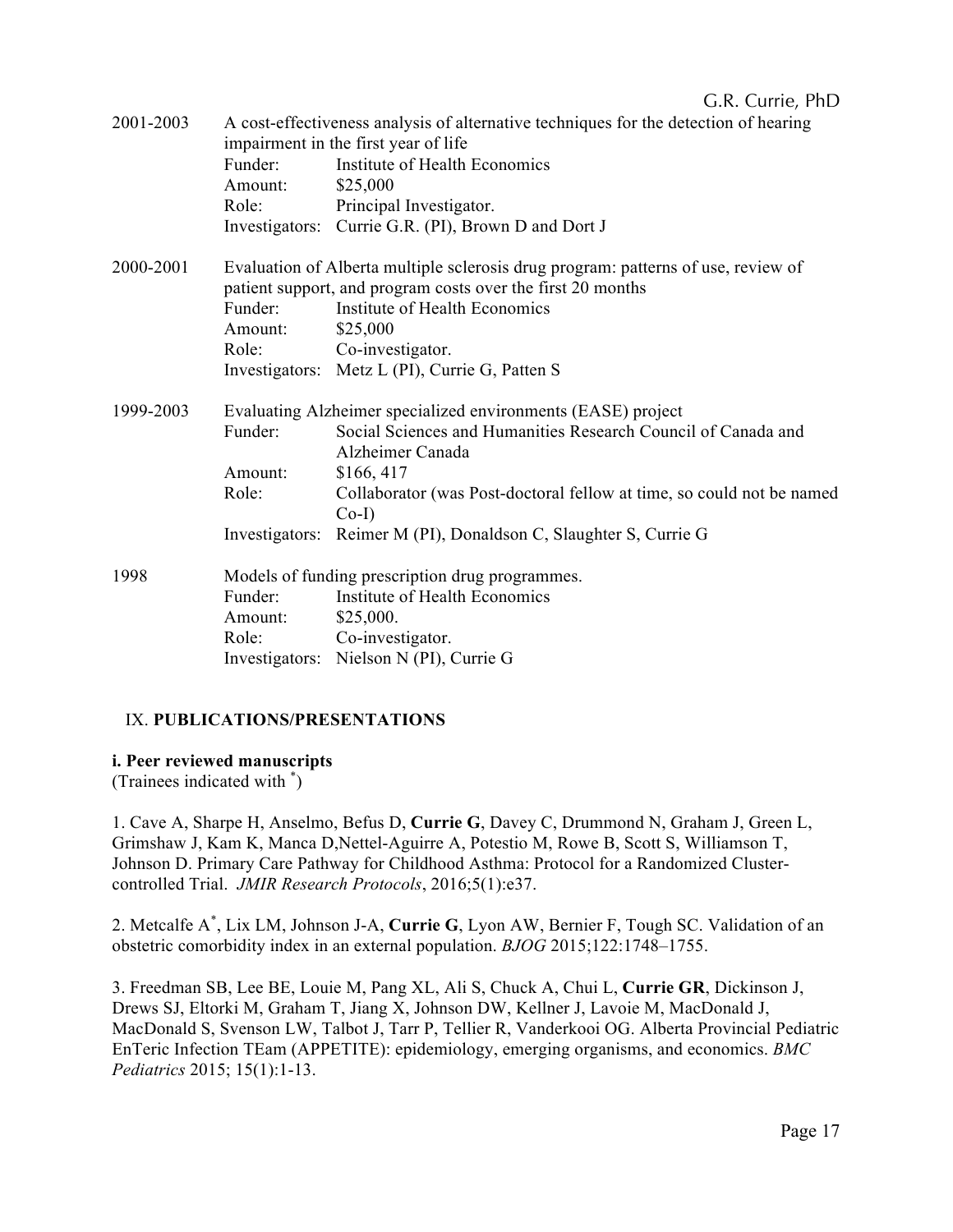4. Lacny S, Marshall DA, **Currie G**, Kulin NA, Meeuwisse WH, Kang J, Emery CA, Reality check: the cost-effectiveness of removing body checking from youth ice hockey, *British Journal of Sports Medicine.* 2014; 48(17): 299-1305.

5. van der Pol M, **Currie G**, Kromm S, Ryan M, Specification of the utility function in discrete choice experiments. *Value in Health*. 2014;17(2):297-301.

6. Patten SB, Williams JV, Lavorato DH, Bulloch AG, **Currie G**, Emery H. Depression and painful conditions: patterns of association with health status and health utility ratings in the general population. *Quality of life research: an international journal of quality of life aspects of treatment, care and rehabilitation.* 2014; 23(1): 363-71.

7. Metcalfe A\* , Lyon AW, Johnson JA, Bernier F, **Currie G**, Lix LM, Tough SC. Improving completeness of ascertainment and quality of information for pregnancies through linkage of administrative and clinical data records. *Annals of Epidemiology*. 2013; 23(7):444-7.

8. Lancsar E, Louviere J, Donaldson C, **Currie G,** Burgess L. Best worst discrete choice experiments in health: Methods and an application, *Social Science & Medicine*. 2013; 76: 74-82.

9. Metcalfe A\* , Lix LM, Johnson J, Bernier F, **Currie G**, Lyon AW, Tough SC. Assessing the impact of the SOGC recommendations to increase access to prenatal screening on overall health resource utilization in pregnancy. *Journal of Obstetrics and Gynaecology Canada.* 2013; 35(5): 444-453.

10. Metcalfe A\* , **Currie G**, Johnson J, Bernier F, Lix LM, Lyon AW, Tough SC. Impact of observed versus hypothesized service utilization on the incremental cost of first trimester screening and prenatal diagnosis in a Canadian province. *Prenatal Diagnosis.* 2013; 33(5): 429-35.

11. Kirk VG, **Currie G**, Dewey D, Howlett A, Lemieux L, Innovation in physician recruitment & wellness: a pilot orientation program. *Journal of Pediatrics*. 2013; 162(4):664-665.

12. Branson LJ\* , Latter J, **Currie G**, Nettel-Aguirre A, Embree T, Hagel BE. The effect of surfacing and season on playground injury rates. *Paediatrics & Child Health.* 2012*;*17(9*)* 485-489.

13. Bhatt M, **Currie GR**, Auld C, Johnson D. Current practice and tolerance for risk in performing procedural sedation and analgesia on children who have not met fasting guidelines: a Canadian survey using a stated preference discrete choice experiment. *Academic Emergency Medicine.* 2010; 17(11): 1207-1215.

14. Baker R, **Currie GR**, Donaldson C, What needs to be done in contingent valuation: have Smith and Sach missed the boat? *Journal of Health Economics, Policy and Law*. 2010; 5(1): 113-121.

15. Marshall D, McGregor E, **Currie GR.** Measuring Preference for Colorectal Cancer Screening – What are the implications for moving forward? *The Patient*. 2010; 3(2):79-89.

16. Davison S, Kromm SK, **Currie GR**. Patient and Health Care Provider Preferences for Organ Allocation and Procurement, End-of-Life Care and Organization of Care at the Program Level for Patients with Chronic Kidney Disease Using a Discrete Choice Experiment. *Nephrology Dialysis Transplant.* 2010; 25(7):2334-41.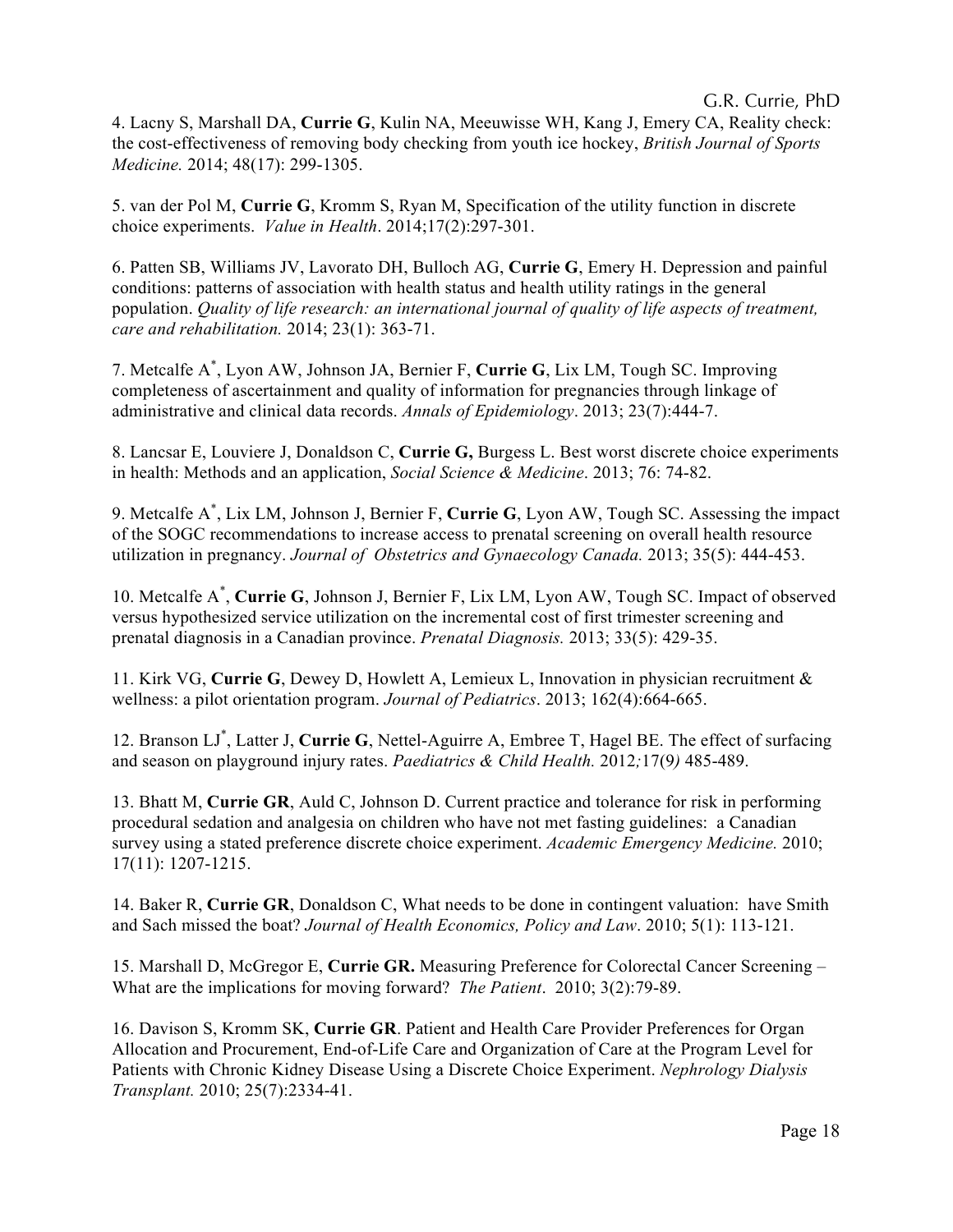17. Hodgins DC, Currie SR, **Currie G**, Fick GH. "Randomized trial of brief motivational treatments for pathological gamblers: more is not necessarily better." *Journal of Consulting and Clinical Psychology.* 2009; 77(5): 950-960.

18. Scott S, Hartling L, Grimshaw J, Johnson D, Osmond M, Plint M, Brant R, Brehaut JC, Graham ID, **Currie G**, Shaw N, Bhatt M, Lynch T, Bialy L and Klassen T. Improving Outcomes for Ill and Injured Children in Emergency Departments: Protocol for A Program in Pediatric Emergency Medicine and Knowledge Translation Science. *Implementation Science.* 2009,4:60.

19. Hartling L, Scott-Findlay S, Johnson D, Osmond M, Plint A, Grimshaw J, Klassen TP. for the Canadian Institutes for Health Research Team in Pediatric Emergency Medicine. Bridging the Gap between Clinical Research and Knowledge Translation in Pediatric Emergency Medicine. *Academic Emergency Medicine*. 2007;14(11), 968-977. (**G Currie** is a member of the CIHR Team in Pediatric emergency medicine).

20. King KM, Tsuyuki R, Faris P, **Currie GR**, Maitland A and Collins-Nakai R. Early use of a novel undergarment following sternotomy: The Women's Recovery from Sternotomy Trial (WREST). *The American Heart Journal*. 2006; 152(6):1187-1193.

21. Romagnuolo J., **Currie G**. and the Calgary Advanced Therapeutic Endoscopy Centre Study group, Noninvasive versus selective invasive biliary imaging for acute biliary pancreatitis: an economic evaluation using decision tree analysis. *Gastrointestinal Endocsopy*. 2005; 61(1): 86-97.

22. King K.M., Tsuyuki R, Faris P, **Currie G**, Maitland A and Collins-Nakai R. The Women's Recovery from Sternotomy (WREST) Study: The Design of a Randomized Trial of a Novel Undergarment for Early Use Following Sternotomy. *The American Heart Journal.* 2005;149(5):761- 7.

23. Reimer M.A., Slaughter S, Donaldson C, **Currie GR**, and Eliasziw M. Special Care Facility Compared to Traditional Environments for Dementia Care: A Longitudinal Study of Quality of Life. *Journal of the American Geriatric Society*. 2004; 52:1085-1092.

24. **Currie G.R**., Donaldson C and Lu M. What does Canada profit from the for-profit debate in health care? *Canadian Public Policy.* 2003, 29: 227-251.

25. **Currie G.R**., Donaldson C, O'Brien B, Stoddart G, Torrance G, and Drummond M. Willingness-to-pay for what? A note on alternative definitions of health care programme benefits for contingent valuation studies. *Medical Decision Making*, 2002, 22: 493-7.

26. Donaldson C., **Currie GR** and Mitton C. Contra-indications to cost effectiveness analysis in health care. *BMJ.* 2002; 325: 891-894

27. Shiell A., Donaldson C, Mitton C and **Currie GR.** Health Economic Evaluation: A glossary of terms. *Journal of Epidemiology and Community Health*. 2002; 56: 85-88.

28. Donaldson C., Mitton C, and **Currie GR.** Managing before spending: Sustaining Canada's Health Care System. *C.D. Howe Institute Commentary*, 2002, Toronto: C.D. Howe Institute.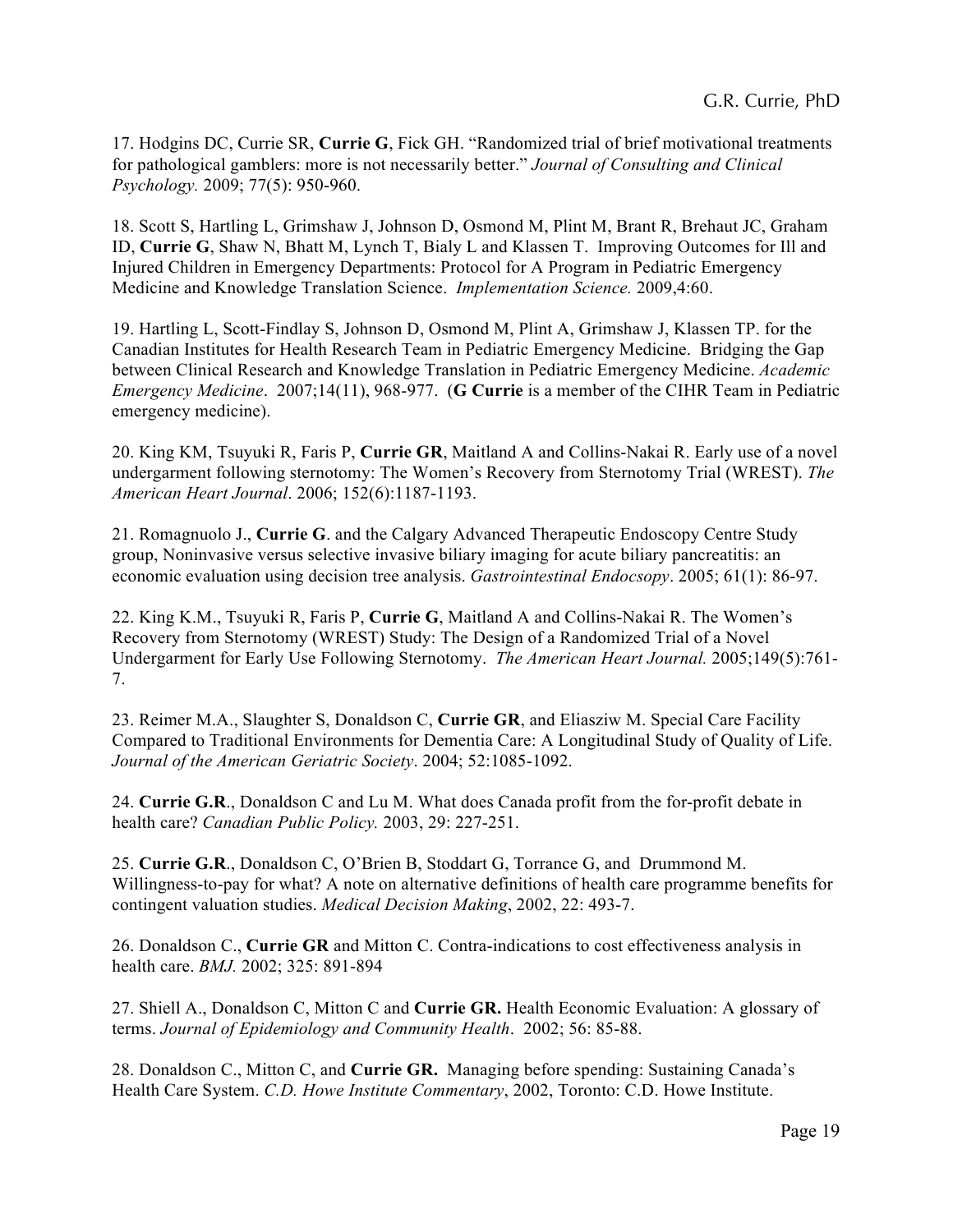29. Lewis S., Mitton C, Donaldson C, and **Currie G.R**. "The future of health care in Canada." *BMJ*, 2001, 323: 926-9.

30. Donaldson C., **Currie G.R.**, and Mitton C, Integrating Canada's Dis-Integrated Health Care System: Lessons from Abroad. *C.D. Howe Institute Commentary*, 2001, Toronto: C.D. Howe Institute.

31. Nielson, N. and **Currie G.R**., "L'impact du partage des coûts sur la consommation de médicaments." *Assurances:Revue d'assurances et de gestion des risques*, 2000, 68: 215-240. (Article in French titled "The Impact of Cost Sharing on Prescription Drug Usage").

32. **Currie G.R**., K.Dymond-Kerfoot,Donaldson C and McArthur C. Are cost of injury studies useful? *Injury Prevention.* 2000; 6: 175-176.

### **ii. Non-peer reviewed manuscripts**

1. **Currie G.R**., and Manns B. Costing health care procedures: art or science? *Canadian Journal of Gastroenterology*. 2002;16: 467-469. (editorial)

2. Lee S, Armson A. Consensus Statement on healthy mothers-healthy babies: how to prevent low birth weight. International Journal of Technology Assessment in Health Care. 2007; 23(4): 505-14. (As stated in report: **G Currie was a member of the expert panel who wrote the consensus statement**.)

### **iii. Books, chapter**

1. Ryan M, Gerard K, **Currie G**. "Using discrete choice experiments in health economics." In A Jones (ed) *Elgar Companion to Health Economics*. Edward Elgar Publishing, Cheltenham 2nd edition (2011).

(First edition published in 2006).

2. **Currie G**, Curtis S, Klassen T. "Evidence-based decision-making in child health: the role of economics." In W. Ungar (ed) *Economic Evaluation in child health*. Oxford University Press, Oxford (2009).

3. **Currie G.R**., and Manns B.J.. "Glossary of Terms for Health Economics and Systematic Review", in *Evidence-based health economics: from effectiveness to efficiency in health care*. BMJ Books, 2002, 155-162.

### **iv. Abstracts - published**

1. Lin Y\* , Cheng A, Hecker K, **Currie G**, Grant V. Exploring Types Of Error In Visual Assessment Of CPR Quality During Pediatric Cardiac Arrest. 16th Annual International Meeting on Simulation in Healthcare: January 16th – 20th, 2016 San Diego, CA.

Published in: Simulation in Healthcare: The Journal of the Society for Simulation in Healthcare Issue: Volume 10(6), December 2015, p 392–485. (Presenter Y Lin).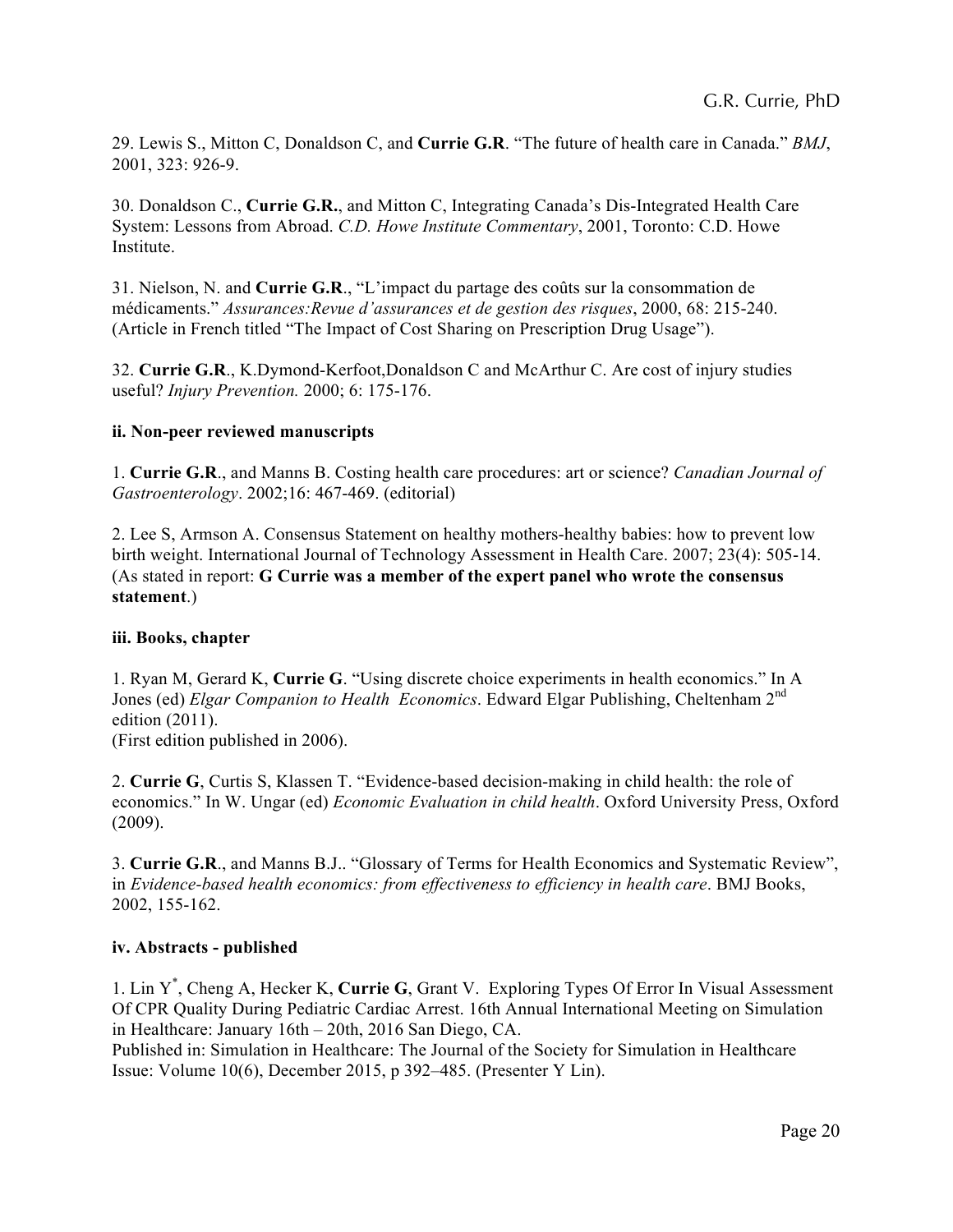2. Lin Y\* , Jones A, Hecker K, **Currie G**, Grant V, Cheng A. Sensitivity and specificity of detecting CPR errors by visual assessment. Royal College of Physician and Surgeons Canada 2015 Simulation Summit. Banff, AB. Nov 25-26, 2015. (Oral presentation: Lin).

3. Lin Y\* , Nadkarni V, Kissoon N, **Currie G**, Hecker G, Cheng A, Improving CPR quality and costeffectiveness with a new CPR training curriculum. International Paediatric Simulation Symposium and Workshop, Vancouver, BC. 2015 May 02. (Poster Presenter: Lin)

4. Metcalfe A\* , Johnson J, Bernier F, Lix LM, **Currie G**, Lyon AW, Tough SC. Utilization of first and second trimester prenatal screening tests in a population-based pregnancy cohort. Society of Perinatal Epidemiologic Research, Minneapolis, June 26, 2012. (Poster Presenter: A Metcalfe).

5. Metcalfe A\* , Lix LM, Johnson J, Bernier F, **Currie G**, Lyon AW, Tough SC. Impact of the SOGC recommendations to increase access to prenatal screening on overall health resource utilization in pregnancy. Western Perinatal Research Meeting, Banff, February 15, 2013. (Poster Presenter: A Metcalfe)

6. Lacny S, Marshall D, **Currie G**, Kulin N, Meewisse W, Kang J, Emery C. Body checking policies in youth ice hockey: what is the impact on injuries and costs. Canadian Association for Health Services and Policy Research, Vancouver, 2013/05/28. (Poster Presenter: S Lacny).

7. Metcalfe A\* , Lix L, Johnson J, Bernier F, \* , Lyon AW, Tough SC, Impact of under-ascertainment of co-morbid conditions at delivery on estimated disease prevalence in a pregnant population. Poster presentation (by PhD trainee A. Metcalfe) at Society of Epidemiologic Research and Society of Perinatal Epidemiologic Research, Boston, June 19, 2013. (Poster Presenter: Metcalfe)

8. Kam K\* , **Currie G**, Nettel-Aguirre A, Mitchell I. A multidisciplinary clinic for children with severe asthma: clinical outcomes and healthcare utilization. European Respiratory Society International Conference, Munich, Germany. Sept 2014. http://erj.ersjournals.com/content/44/Suppl\_58/P4219. (Poster presenter: Kam)

9. A Metcalfe\* , LM Lix, J Johnson, F Bernier, **G Currie**, AW Lyon, SC Tough, Comorbidities Documented in the Delivery Record Versus Comorbidities Documented During Antenatal Care: Impact on Estimated Disease Prevalence, International Health Data Linkage Conference, Vancouver BC, April 28, 2014.

http://www.ihdlnconference2014.org/sites/default/files/PLAZA%20B\_APR28\_1300\_METCALFE.p df (Poster Presenter: Metcalfe)

10. Kam K\* , **Currie G**, Nettel-Aguirre A, Mitchell I, The impact of caring for children with problematic severe asthma in a novel multidisciplinary clinic setting, ACHRI Annual Research Symposium. April 9, 2014. http://www.research4kids.ucalgary.ca/files/research4kids/Symposium%202014%20Booklet\_April%

207,%202014.pdf (Oral presenter: Kam)

11. McHugh N, **Currie G**, Baker R, Mason H, Donaldson C. "Methodological questions concerning the elicitation of social values for priority setting". International Society for Priorities in Health Care Conference, Vancouver, BC. September 16, 2012. http://www.priorities2012.com/documents/prioritiesfullabstracts.pdf (Oral Presenter: McHugh)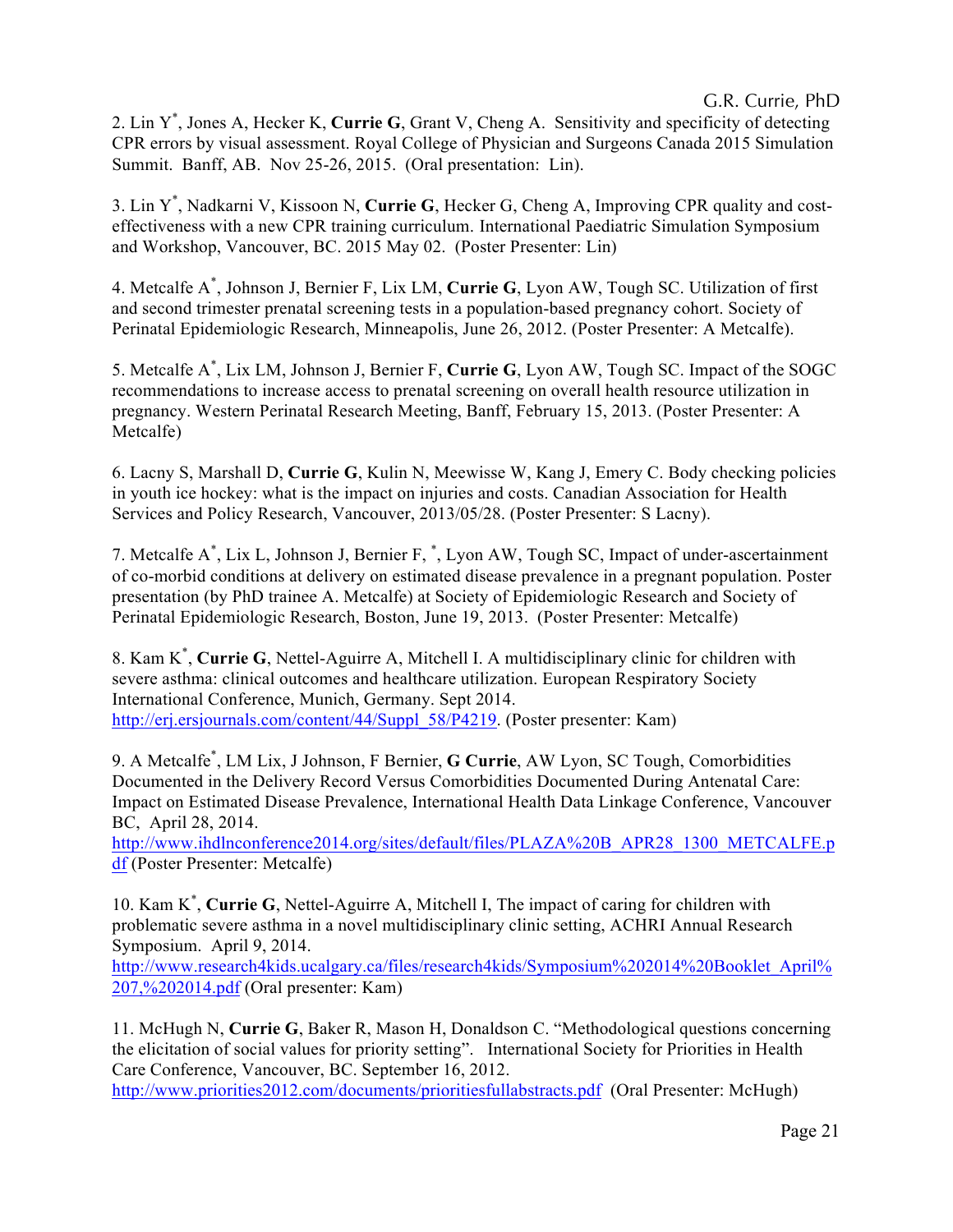12. Baker R, McHugh N, Mason H, **Currie G**, Donaldson C. "Valuing end of life technologies, investigating the existence of a "cancer premium" and methodological questions for health economics." Presented at UK Health Economics study group, University of Bangor, June 2011. (Oral Presenter: Baker).

13. Pacaud D, **Currie G**, Crawford S, Schweitzer T, Chiasson M. "Replacement of face to face regular follow-up visits by phone visits results in similar medical outcomes for children with type 1 diabetes." European Society for Pediatric Endocrinology (ESPE) conference, September 22-26, 2010, Prague. (Poster Presenter: Pacaud)

14. Pacaud D, **Currie G**, Crawford S, Schewitzer T, Chiasson M. "Saving families time and money: a new model using telemedicine of follow-up care for children with type 1 diabetes." International Diabetes Federation 20<sup>th</sup> World Diabetes Congress, October 2009. (Abstract published at http://www.worlddiabetescongress.org/files/docs/abstractbook.pdf) (Poster Presenter: Pacaud)

15. Kohli M (organizer), **Currie G**, Donaldson C,Marshall D (panel members). "Can the results of discrete choice experiments be used to inform policy decisions?" Canadian Association of Health Services and Policy Research 2009 Annual conference, Calgary May 2009. (Oral Presenter: Currie)

16. Lee H\* , **Currie GR**, "The relationship between meeting the Canada Food Guide CFG and obesity: a cross-sectional study using the Canadian Community Health Survey (CCHS)." Canadian Association of Health Services and Policy Research 2009 Annual Conference, Calgary, May 2009. (Poster presenter: Lee)

17. Lee H\* , **Currie G**, "The relationship between meeting the Canada Food Guide CFG and obesity: a cross-sectional study using the Canadian Community Health Survey (CCHS)." National Obesity Summit, Kananaskis 2009. (Poster Presenter: Lee).

18. Premji S\* , Scott R, **Currie G**, "A framework to evaluate the organizational and policy impacts of CHITS in the Philippines." American Telemedicine Academy annual meeting, Las Vegas, April 2009. (Premji presenter).

19. King KM, Kang J, **Currie G**, Tsuyiki RT, Johnson JA, Maxwell CA "Predictors of women's health-related quality of life (HRQL) following cardiac surgery." Poster presentation at the 15<sup>th</sup> Annual Conference of the International Society for Quality of Life Research, Uruguay, October 2008. Abstract published in Quality of Life Research 2008; A-69. Abstract #116/1500. Available at www.isoqol.org/pdfs/AbstractsForBooklet%202008v2.pdf, (Presented by King).

20. Lupichuk SM\* , **Currie GR**, Bryant HE, "Preference for breast cancer risk reduction hormonal therapy in women ages 50-69 years attending screening mammography", poster presentation at  $31<sup>st</sup>$ Annual San Antonio Breast Cancer Symposium, December 2008. (Presented by Lupichuk).

21. Bhatt M, **Currie GR**, Lee H, Johnson D. "Current practice and tolerance for risk in performing procedural sedation and analgesia when children have not met fasting guidelines: a Canadian survey," poster presentation at Pediatric Academic Society Annual Meeting, Hawaii, May 2008. (Presented by Bhatt).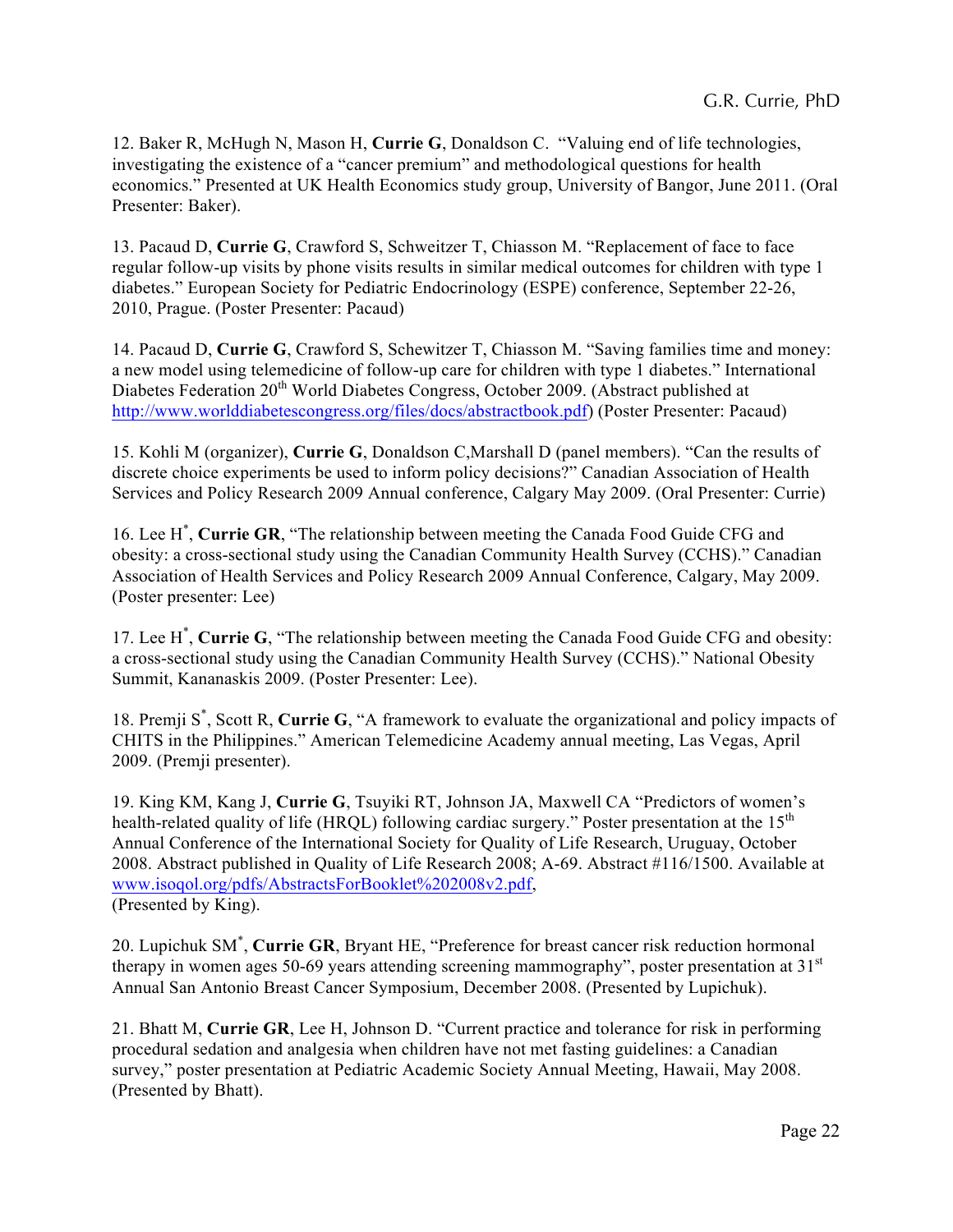22. Kromm S, **Currie GR**, Hilsden RJ, Heitman SJ, Irving AM, Bergman J, Sadowski D, Marshall DA, McGregor SE. "What attributes of colorectal cancer screening tests influence primary care physicians' recommendations for average risk screening?" presentation at CDDW 2007, Banff, February 2007. (presenter Kromm) Abstract published: Canadian Journal of Gastroenterology 21(suppl A): 130A, 2007.

23. Walker RL, McGregor SE, Hilsden RJ, **Currie G**, Heitman SJ, Irving AM, Bergman J, Sadowski DA. "Promoting colorectal cancer screening among those who have not been screened" poster presented at CDDW, Banff, February 2007. (Presenter Walker). Abstract published: Canadian Journal of Gastroenterology (suppl A): 129A, 2007.

24. Walker RL, McGregor SE, Hilsden RJ, **Currie G**, Heitman SJ, Irving AM, Bergman J, Sadowski DA. "Current colorectal cancer screening practices and test recommendations of primary care physicians" poster presented at CDDW, Banff February 2007. (Walker presenter). Abstract published Canadian Journal of Gastroenterology 21(suppl A): 128A, 2007.

25. Kromm SK, **Currie GR**, Hilsden RJ, Heitman SJ, Irving AM, Bergman J, Sadowski DC, Marshall DA,McGregor SE. "Preferences for colorectal cancer screening: are primary care physicians and the public on the same page?" Poster presentation at Digestive Diseases Week (DDW),Washington DC, May 2007. (presenter Heitman). Abstract published in Gastroenterology 132 (4-Supple 2): A316, April 2007.

26. **Currie GR**, Kromm SK, van der Pol M, Ryan M, Manns B. "Using a discrete choice experiment to elicit public views regarding priority setting of new pharmaceuticals", oral presentation at International Health Economics  $6<sup>th</sup>$  World Congress: Explorations in health economics, Copenhagen, June 2007. Abstract published SSRN (Social Sciences Research Network) working paper series available at http://ssrn.com/abstract=994946.

27. **Currie G** and Thomas (presenters for research team: Davison (PI), Currie, Drummond, Thomas, Sawa, Jacobs, Kromm), "End-stage renal disease and patients' wishes", Canadian Catholic Bioethics Conference, June 2006.

28. Heitman S, Kromm SK, Hilsden B, McGregor L, **Currie GR**. "Stated preferences for colorectal cancer screening using a discrete choice experiment" oral presentation at Digestive Diseases Week (DDW) in Los Angeles, May 2006. (Presenter Heitman). Abstract published in Gastroenterology 2006 April.

29. Kromm SK, Hilsden RJ, Heitman SJ, McGregor SE, **Currie GR**. "Stated preferences for colorectal cancer screening using a discrete choice experiment" poster presentation at CDDW 2006, Banff, February 2006. (Presenter Kromm). Abstract published in Canadian Journal of Gastroenterology February 2006.

30. **Currie G** and Donaldson C. "Qualitative results from a mixed-methods study examining rationality within a contingent valuation experiment" presented at Rationales and Rationality in the Elicitation of Preferences: ESRC Sponsored Preference Elicitation Group Seminar, September 2005.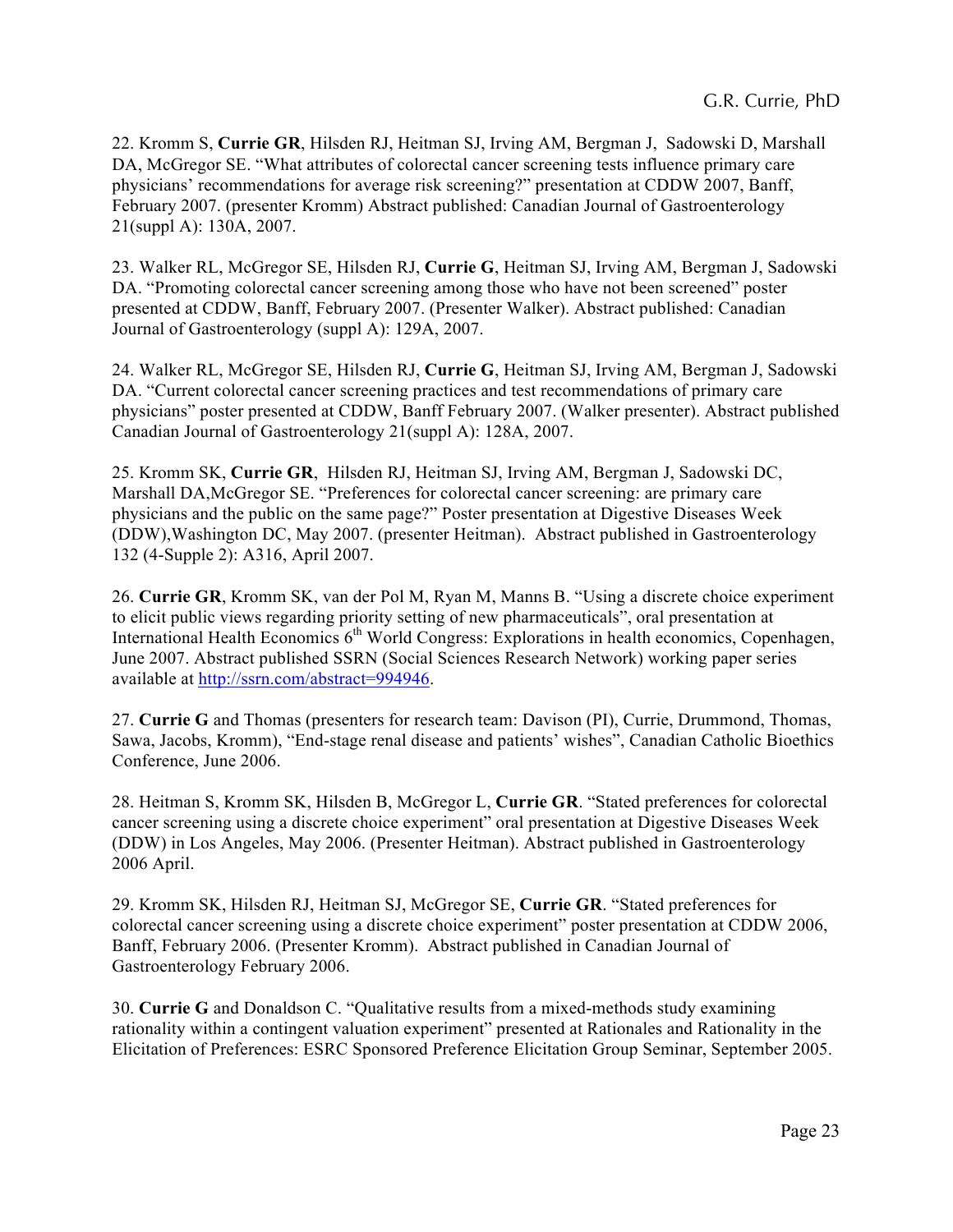31.Lanscar E, **Currie G**, Donaldson C. "Taking account of the budget cnstraint when deriving welfare measures from stated preference techniques." Oral presentation (E.Lanscar presenter) at International Health Economics World Congress, Barcelona, July 2005.

32. **Currie G.R**., Donaldson C, Lee H. "A mixed-methods study examining scope sensitivity within a contingent valuation experiment." Oral presentation at International Health Economics World Congress, Barcelona, July 2005.

33.**Currie G.R**. Kromm S, Ryan M, van der Pol M. "Using a discrete choice experiment to estimating the public's willingness-to-wait for elective surgery." Oral presentation at International Health Economics World Congress, Barcelona, July 2005.

34.**Currie G.R**., Lee H and Donaldson C. "Using mixed methods to explore the issue of scope sensitivity in contingent valuation" presented at 67th Health Economists' Study Group Meeting, 29 June to 01 July 2005, Hosted by University of Newcastle upon Tyne.

35.Metz L.M.,Stoian C.A.,**Currie G.R**., Svenson L.W.,Myles M-L, Heinrichs I, Rodgers J, Harris C.J., Patten S.B. "Indicators of quality health care: the impact of population-based MS clinic care on use of disease modifying therapy in multiple sclerosis" presented at Canadian Congress of Neurological Sciences, Calgary, June 2004.

36.Stoian C.A.,Metz L.M.,**Currie G.R**. "Comparison of provincial governments' multiple sclerosis therapies programs" presented at Canadian Congress of Neurological Sciences, Calgary, June 2004.

37.Kromm S, **Currie G.R**.,Tink W, D. Befus D,Drummond N. "Physician preferences in an Urban Locum Program" presented at the Canadian Association for Health Services and Policy Research, May 2004. (S. Kromm presenter)

38. Metz L.M., Stoian C.A.,**Currie G.R**., Svenson L.W.,Myles M-L, Heinrichs I, Rodgers J, Harris C.J., Patten S.B., "Indicators of quality health care: the impact of population-based MS clinic care on use of disease modifying therapy in multiple sclerosis" American Academy of Neurology Annual Meeting, San Francisco, April 2004.

39. **Currie G.R**., Donaldson C, Reimer M, Slaughter S, and Eliasziw M. "A comparison of utilitybased measures of health related quality of life compared to condition-specific measures for people with dementia." International Society for Quality of Life Research, November 2003.

40. Zhang J., **Currie G.R**., Brown D and Dort J. "A cost-effectiveness analysis of alternative universal newborn hearing screening strategies: which one is best?" International Health Economics Association 4th world congress, June 2003, San Francisco, Abstract submitted and accepted for short-format oral presentation.

41. **Currie G.R**., and Donaldson C. "An application of mixed experimental and qualitative methods to explore scope sensitivity and preference order consistency in contingent valuation: a pilot study." International Health Economics Association 4th world congress, June 2003, San Francisco.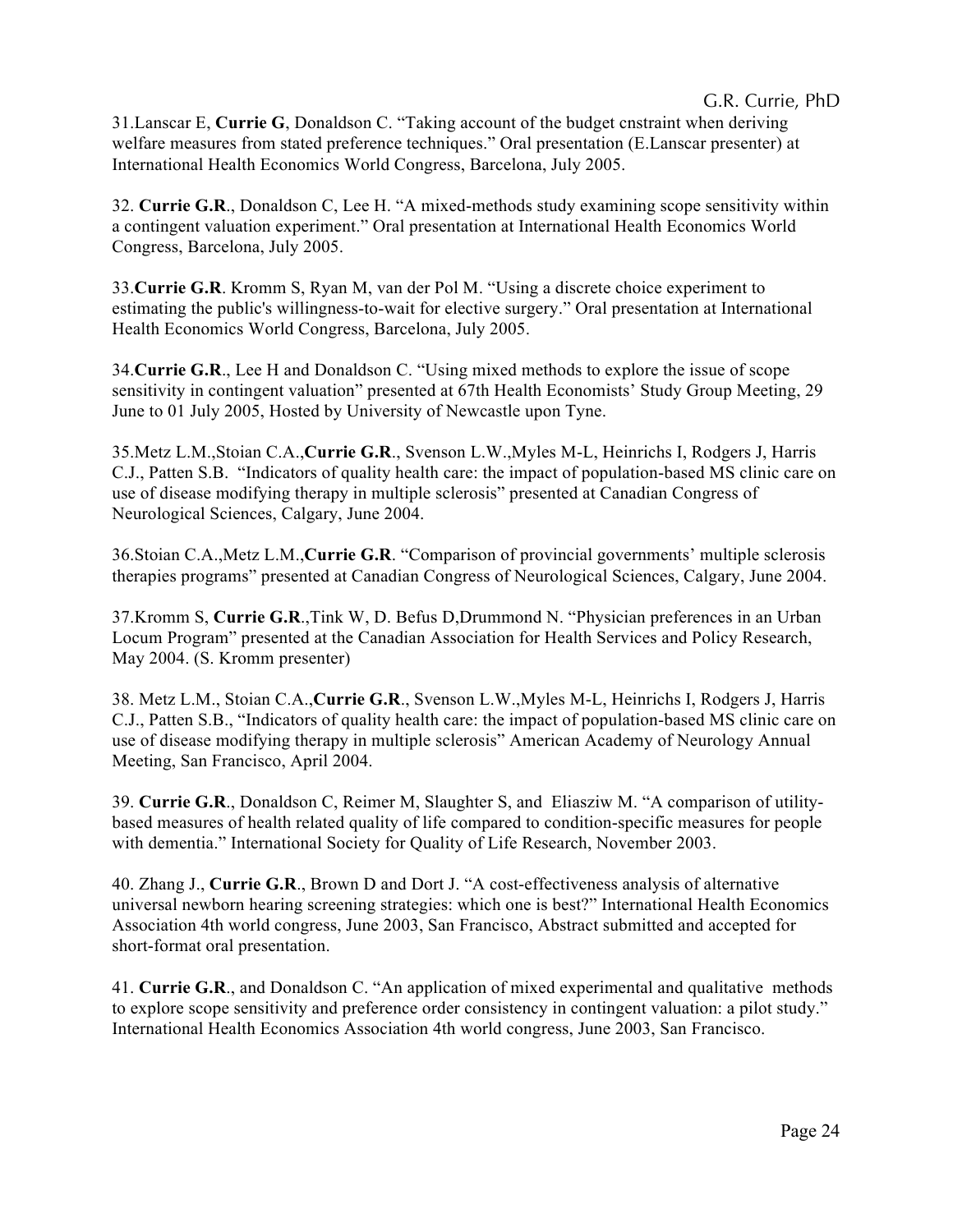G.R. Currie, PhD

42. Stoian CA, Metz LM, **Currie G.R**.. "Comparison of Provincial Governments' Multiple Sclerosis Therapies Programs." Canadian Association for Population Therapeutics conference March 30 -April 1st, 2003, Quebec City.

43. Reimer, M., Slaughter S, Donaldson C, **Currie G.R**. and Eliasziw M. "Quality of Life and Cost of Care for Residents with Middle to Late Stage Dementia: Specialized Environment Compared to Traditional Facilities," Alzheimer Society of Canada 25th National Conference, April 2003, Ottawa, Accepted as a paper presentation and invited to be part of the Saturday Plenary session.

44. Romagnuolo J, **Currie G.R**.. "Endoscopic ultrasound (EUS) versus standard care for acute biliary pancreatitis: A cost-effectiveness analysis." Canadian Digestive Diseases Week (CDDW) 2003, Banff. Published in *Canadian Journal of Gastroenterology* 2003. (J Romagnuolo presenter)

45. Reimer M, Donaldson C, Slaughter S, **Currie G.R**. (presenter: all ), "Evaluating Alzheimer Specialized Environments: Telling the E.A.S.E. Story" Alzheimer Society of Canada, 24th National Conference and Annual General Meeting, Fairmont Palliser, Calgary, April 18-20, 2002.

46. **Currie GR**, "Measuring monetary values in health care: problems and prospects" Third Svare Workshop in Health Economics, "Valuing health care: the Economics approach" University of Calgary, May 15, 2002.

47. **Currie G.R**., Donaldson C, Mirza M, Reimer M and Slaughter S. "Modelling costs alongside studies of effectiveness: a case study of alternative living arrangements for people with middle to late stage dementia." *Gerontology* 2001; 47 (suppl 1): 247.

48. Reimer M., Donaldson C, **Currie G.R.** and Slaughter S. "A Multidisciplinary Model of Evaluation in Dementia Care." *Gerontology* 2001; 46(suppl 1): 36.

49. Slaughter S, **Currie G.R**., Donaldson C, Reimer M. "Quality of Life Measures for People Experiencing Middle to Late Stage Dementia." Canadian Association of Gerontology in October 2000.

50. **Currie G.R.**, Donaldson C, Slaughter S, Reimer M. "Generic versus condition-specific quality of life measures in middle to late stage dementia." Oral presentation at the World Alzheimer Congress 2000 in Washington D.C., July 9-18, 2000. Abstract published in *Neurobiology of Aging* 21 (2000) S124.

51. **Currie, G.R**. and Park S. "Estimating the Effects of Marketing and Consumption Experience on the Demand for Antidepressant Drugs." International Health Economics Association 2nd World Conference in Rotterdam, The Netherlands, June 6-9, 1999. Abstract published in conference abstract book.

## vi. **Research Reports**

1. Premji S\* , Scott RE, **Currie G**. "The Development of a Framework to Evaluate the Organizational and Policy Impacts of CHITS in the Phillipines: Final Report." Global e-Health Research and Training Program, University of Calgary, June 2010.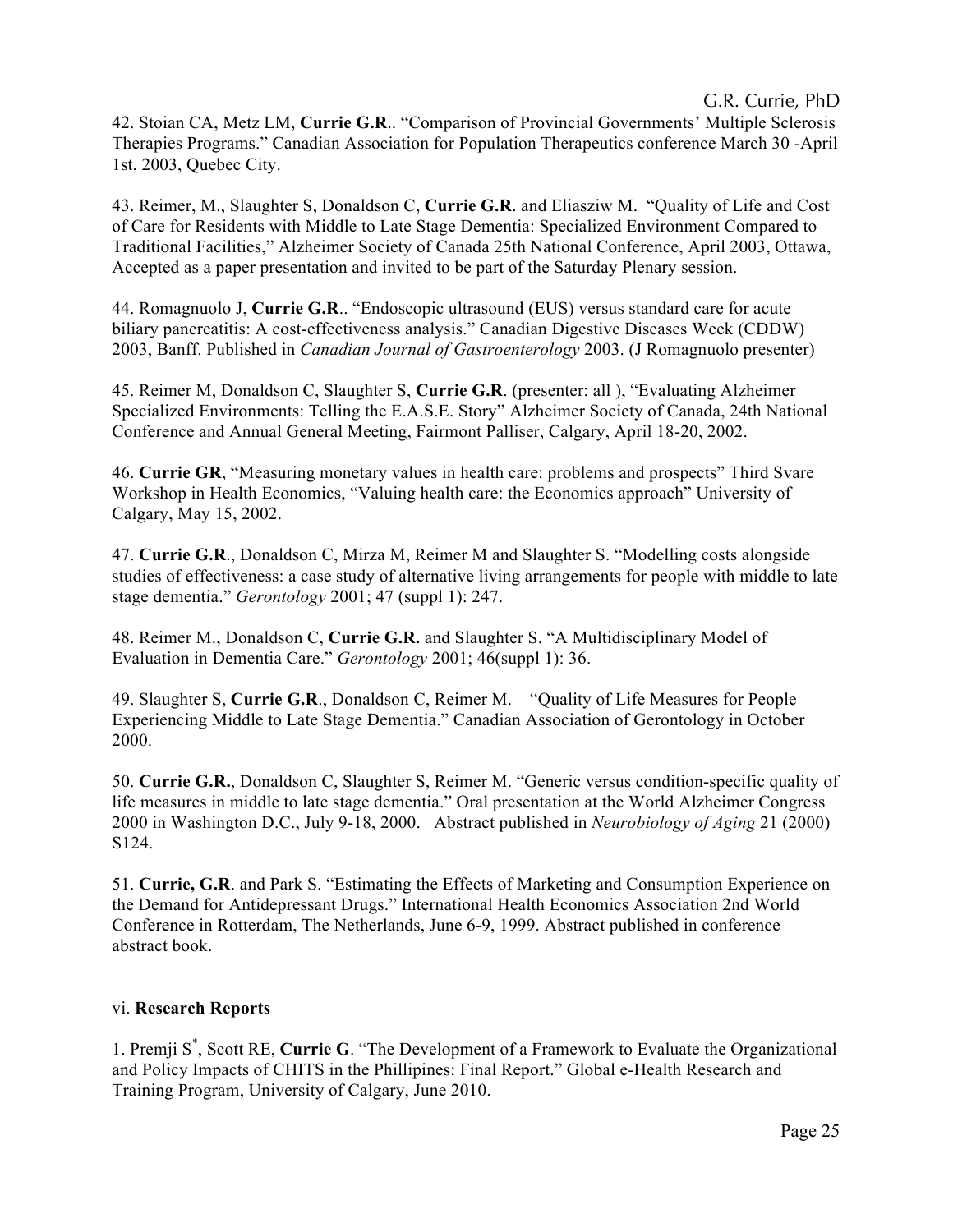2. **Currie G.R.**, "Fetal fibronectin testing for the diagnosis of preterm labour: a review of the economics literature and cost analysis for Alberta," Report prepared for the Alberta Health Technologies Decision Process: Fetal Fibronectin project, 2006.

3. Donaldson C., Auld C, Mitton C., **Currie G.R.** and Lewis S. "Medicare in Canada: Past imperfect, future uncertain," In Madden D (ed) *Proceedings of Foundation for Fiscal Studies Annual Meeting*. Foundation for Fiscal Studies, Dublin, 2002.

4. Donaldson C. and **Currie G.R**. "The Public Purchase of Private Surgical Services: A Systematic Review of the Evidence on Efficiency and Equity." Institute of Health Economics Working paper, #00-9, 2000.

5. **Currie G.R**., Donaldson C, and McIntosh E."'Cost-effectiveness analysis' and the 'societal approach': should the twain ever meet?", Institute of Health Economics Working Paper, #00-3, 2000.

6. **Currie G.R**. and N. Nielson. "Models for funding prescription drug programs", University of Calgary. Institute for Health Economics Working Paper, #99-5, 1999.

### **vii. Other seminar presentations**

1. "Using Discrete Choice to Assess Parent's Choices about Vaccination for Their Children", Alberta Provincial Pediatric Enteric Infections Team (Appetite) Seminar Series, October 7, 2015.

2. "What do we mean by 'value for money' in health care?" Child Health Research Rounds, April 15, 2014.

3. "The Department of Paediatrics Mentorship program: project focussed mentorship for faculty across career stages and activity profiles", Section of Community Paediatrics meeting, March 12, 2014.

4. "The Department of Paediatrics Mentorship program: project focussed mentorship for faculty across career stages and activity profiles", Department of Paediatrics Grand Rounds, Feb 19, 2014.

5. "Information session about the Department of Paediatrics Mentorship Program", May 6 and May 12, 2015.

6. "Health Economics and Health Technology Assessment group", Institute of Public Health Member's forum. December 2, 2013.

7. "Health Economics", Emergency Department Rounds, April 26, 2012.

8. "Economic evaluation in child health", Paediatrics Grand Rounds, Feb 1, 2012

9. "Economic evaluation of health care." Optimizing Child Health Outcomes Symposium, October 2010, Edmonton, Alberta.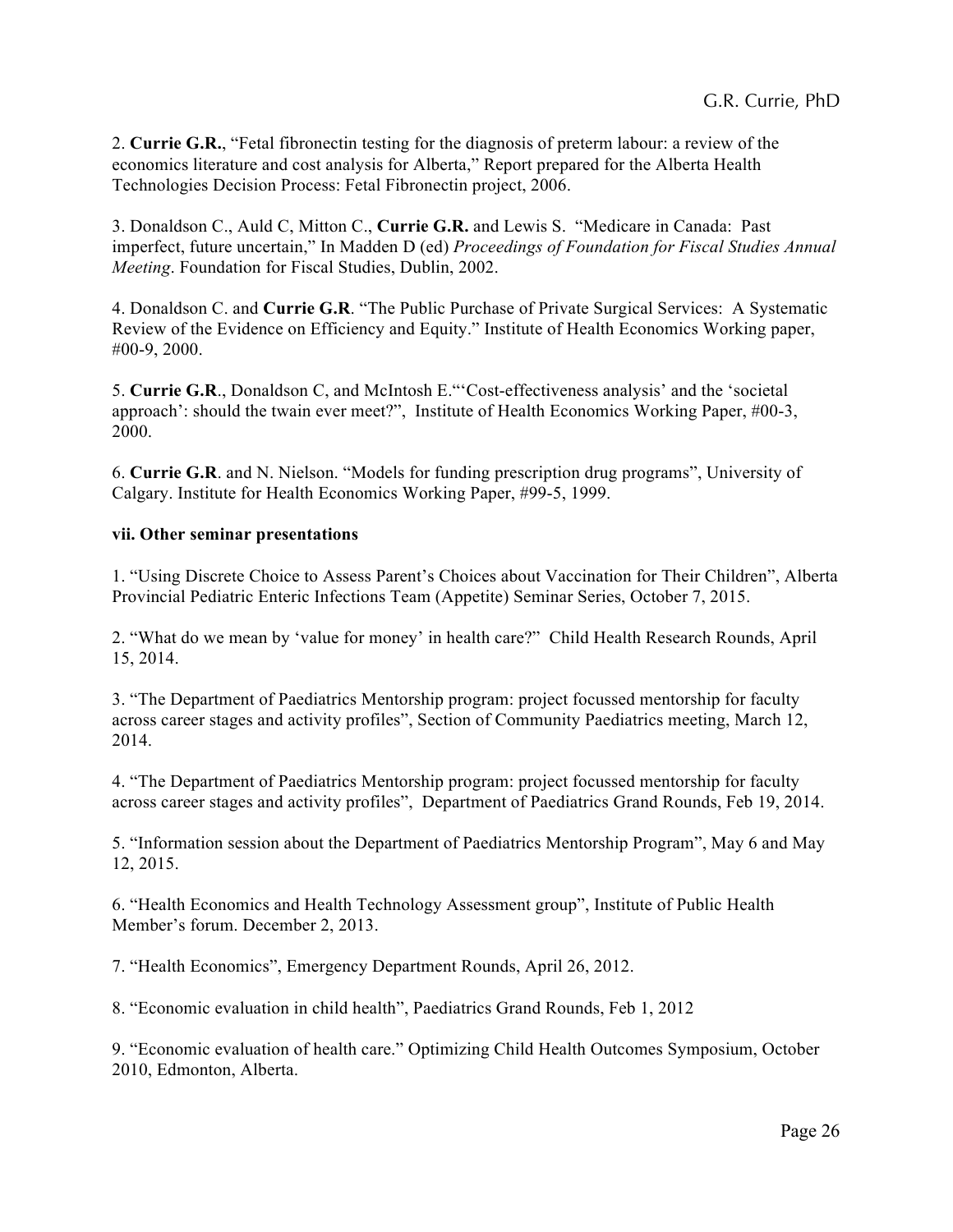## G.R. Currie, PhD

10."Physician preferences for performing procedural sedation on children who have not met fasting guidelines." , University of Calgary Health Economics group seminar, October 2008.

11. "Using economics based stated preference methods to assess physician tolerance for risk in performing procedural sedation and analgesia when children have not been fasted", Child health research rounds, March 18, 2008.

12. "Priority setting of new pharmaceuticals," presentation to Calgary Health Economics group seminar, June 2007.

13. "A journal club discussion of 'Policy issues and risk-benefit tradeoffs of safer surfacing for children's playgrounds", (jointly presented with Lara Branson), Child Health Research Rounds, October 2007.

14. "How can economics contribute to setting research funding priorities?" Access>Ability National Research Consensus conference for children and youth with disabilities, Vancouver BC, August 2006.

15. "Conducting a costing study alongside clinical research" Child health research rounds, March 2006.

16. "Using economics based methods to understand preferences for colorectal cancer screening" (copresented with E McGregor and R Hildson), Gastrointestinal research group rounds, March 2006.

17. "Public preferences for priority setting of new pharmaceuticals: a discrete choice experiment" seminar at University of Saskatchewan Economics department, November 2006.

18. "The cost of illness – what do we need to know?" (presented with Helen Lee) Child health research rounds, Nov 2006.

19. "WREST Economic evaluation sub-study," Women's Recovery from Sternotomy (WREST) Site Investigator's final meeting, Calgary, November 2005.

20. "Health Economics methods for eliciting preferences for health and health care," October 11, 2005, Child Health Research Group rounds.

21. "Health Economics and Child Health: challenges and opportunities," 15 February 2005, Child Health Research Group rounds, University of Calgary.

22. "Valuing waiting times for elective surgery in Canadian health care," seminar at University of Newcastle upon Tyne, December 2004.

23. "An application of Discrete Choice Experiments in a Canadian context," presentation at Three-Day workshop Using Discrete Choice Experiments in Health Economics: Theoretical and Practical Issues, Lake Louise, Alberta, September 2004.

24. "Some local applications of DCEs", presentation at Workshop in Health Economics: Valuing the benefits from health care using Discrete Choice Experiments," University of Calgary, May 2004.